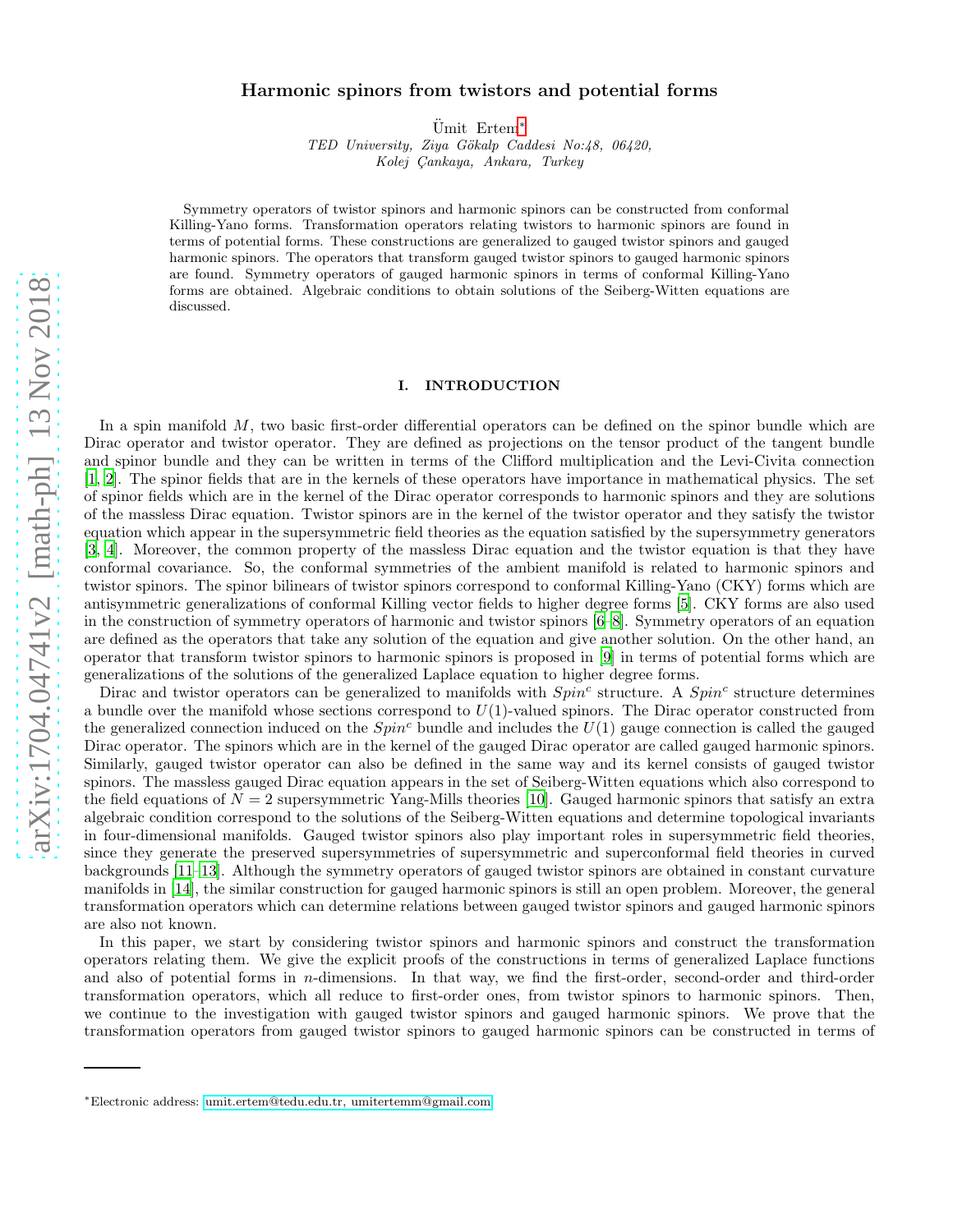generalized gauged Laplace functions and gauged potential forms in constant curvature manifolds. We also show that the symmetry operators of gauged harmonic spinors can be written in terms of CKY forms in constant curvature manifolds. As a result, we construct symmetry operators of gauged twistor spinors and gauged harmonic spinors and the first-order, second-order and third-order transformation operators, which all reduce to first-order ones, relating them in constant curvature manifolds. After that, we find the explicit algebraic conditions to obtain Seiberg-Witten solutions from gauged harmonic spinors in terms of symmetry and transformation operators which are written by using CKY forms and gauged potential forms in four dimensions.

The paper is organized as follows. In section II, we give the basic definitions and equalities which are used throughout the text. Section III contains the construction of the symmetry operators of twistor spinors and harmonic spinors. The proofs of the transformation operators in terms of generalized Laplace functions and potential forms are also given. In section IV, gauged twistor spinors and gauged harmonic spinors are considered and the proofs of the transformation operators from gauged twistor spinors to gauged harmonic spinors and the symmetry operators of gauged harmonic spinors are shown. Section V includes the algebraic conditions to obtain Seiberg-Witten solutions in four dimensions from the gauged harmonic spinors and transformation operators. Section VI concludes the paper.

### II. PRELIMINARIES

In this section, we start with the basic definitions and identities used in the proofs throughout the text [15–17]. Let us consider an *n*-dimensional manifold M with orthonormal frame basis  $\{X_a\}$  and the dual co-frame basis  $\{e^a\}$  with the property  $e^a(X_b) = \delta^a_b$  where  $\delta^a_b$  denotes the Kronecker delta symbol and  $a, b = 1, ..., n$ . The exterior bundle  $\Lambda M$ of differential forms on  $M$  gains a Clifford algebra structure with the following identity

$$
e^a \cdot e^b + e^b \cdot e^a = 2g^{ab} \tag{1}
$$

where . denotes the Clifford product and  $g^{ab}$  are the components of the metric tensor on M. With this algebra structure, the bundle of differential forms correspond to the Clifford bundle  $Cl(M)$  on M and the sections of this bundle are called Clifford forms. The Clifford product of a 1-form x and a p-form  $\alpha$  can be written in terms of the wedge product  $\wedge$  and the interior derivative  $i_X$  that corresponds to the contraction with respect to the vector field X as follows

$$
x.\alpha = x \wedge \alpha + i_{\widetilde{x}}\alpha \tag{2}
$$

$$
\alpha \cdot x = x \wedge \eta \alpha - i_{\widetilde{x}} \eta \alpha \tag{3}
$$

where  $\tilde{x}$  is the metric dual of x and  $\eta$  is the main automorphism of the exterior algebra that acts on a p-form  $\alpha$  as  $\eta\alpha = (-1)^p \alpha$ . In general, the Clifford forms are inhomogeneous differential forms and the Clifford bracket of two Clifford forms  $\alpha$  and  $\beta$  is written in terms of the wedge product as

$$
[\alpha, \beta]_{Cl} = \alpha.\beta - \beta.\alpha
$$
  
= 
$$
\sum_{k=0}^{n} \frac{(-1)^{\lfloor k/2 \rfloor}}{k!} \left\{ (\eta^{k} i_{X_{I(k)}} \alpha) \wedge i_{X^{I(k)}} \beta - (\eta^{k} i_{X_{I(k)}} \beta) \wedge i_{X^{I(k)}} \alpha \right\}
$$
 (4)

where  $I(k) = \{a_1, a_2, ..., a_k\}$  denotes a multi-index,  $i_{X_{I(k)}} = i_{X_{a_1}} i_{X_{a_2}} ... i_{X_{a_k}}$  and  $\lfloor \rfloor$  denotes the floor function. Especially, if  $\alpha$  is a homogeneous 2-form, then the Clifford bracket simplifies to

$$
[\alpha, \beta]_{Cl} = -2i_{X^a} \alpha \wedge i_{X_a} \beta. \tag{5}
$$

Here and throughout the text, we use the Einstein summation convention. Moreover, the Clifford product has the following property for a  $p$ -form  $\alpha$ 

$$
e^a \cdot \alpha \cdot e_a = (-1)^p (n-2p)\alpha. \tag{6}
$$

The Levi-Civita connection  $\nabla$  on the Clifford bundle determines a covariant derivative  $\nabla_X$  with respect to the vector field X which is compatible with the Clifford product

$$
\nabla_X(\alpha.\beta) = \nabla_X \alpha.\beta + \alpha.\nabla_X \beta \tag{7}
$$

for  $\alpha$  and  $\beta$  are arbitrary Clifford forms. The exterior derivative operator d and the co-derivative operator  $\delta$  can be written in terms of covariant derivative as

$$
d = e^a \wedge \nabla_{X_a} \qquad , \qquad \delta = -i_{X^a} \nabla_{X_a} \tag{8}
$$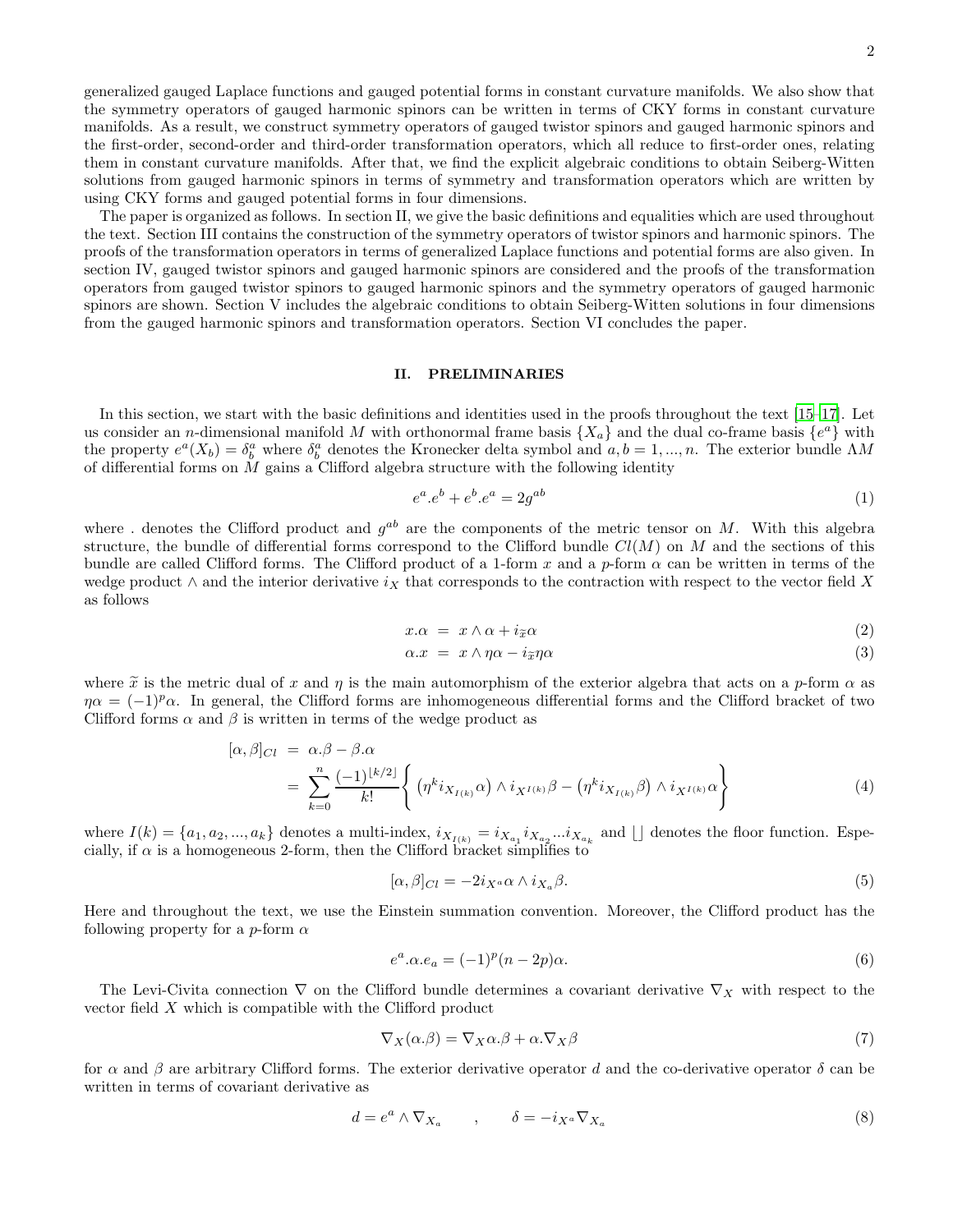for zero torsion. By using them, the Hodge-de Rham operator  $\phi$  is defined on Clifford forms in the following form

$$
\mathcal{J} = e^a \cdot \nabla_{X_a} = d - \delta. \tag{9}
$$

From the connection on the Clifford bundle, the curvature operator is written as

$$
R(X,Y) = [\nabla_X, \nabla_Y] - \nabla_{[X,Y]} \tag{10}
$$

for vector fields X and Y. The action of the curvature operator on an arbitrary Clifford form  $\alpha$  can be written in terms of the curvature 2-forms  $R_{ab}$ 

$$
R(X_a, X_b)\alpha = \frac{1}{2}[R_{ab}, \alpha]_{Cl}
$$
  
=  $-i_{X^c}R_{ab} \wedge i_{X^c}\alpha.$  (11)

The other curvature characteristics defined from the curvature 2-forms are Ricci 1-forms  $P_a = i_{X^b}R_{ba}$  and the curvature scalar  $\mathcal{R} = i_{X_a} P_a$ . They satisfy the following identities for zero torsion

$$
R_{ab} \wedge e^b = 0 \qquad , \qquad P_a \wedge e^a = 0. \tag{12}
$$

The curvature endomorphism  $I(R)$  is defined from the curvature operator as

$$
I(R) = e^a \wedge i_{X^b} R(X_b, X_a) \tag{13}
$$

and its action on a Clifford form  $\alpha$  is

$$
I(R)\alpha = \frac{1}{4}R_{ab}.\alpha.e^{ab} + \frac{1}{4}\mathcal{R}\alpha
$$
  
=  $P_a \wedge i_{X^a}\alpha - R_{ab} \wedge i_{X^b}i_{X^a}\alpha.$  (14)

Moreover, the square of the Hodge-de Rham operator defined in (9) can be written in terms of the curvature endomorphism as follows

$$
d^2 = \nabla^2 - I(R) \tag{15}
$$

where  $\nabla^2$  is the trace of the Hessian

$$
\nabla^2 = \nabla_{X^a} \nabla_{X_a} - \nabla_{\nabla_{X^a} X_a} \tag{16}
$$

and  $\phi^2$  corresponds to the Laplace operator  $\Delta$ 

$$
\Delta = d^2 = -d\delta - \delta d. \tag{17}
$$

In a manifold with a spin structure, a spinor bundle  $S(M)$  on M can be induced from the Clifford bundle and the sections of the spinor bundle are called spinor fields. Since the spinors correspond to the elements of the minimal left ideal of the Clifford algebra, the Clifford forms act on spinor fields by the Clifford multiplication from the left. The connection defined on the Clifford bundle in (7) induces a connection on the spinor bundle which we also denote as  $\nabla$  and is compatible with the Clifford product of two arbitrary spinor fields  $\phi$  and  $\psi$ 

$$
\nabla_X(\phi.\psi) = \nabla_X \phi.\psi + \phi.\nabla_X \psi.
$$
\n(18)

From the spinor covariant derivative, the Dirac operator  $\not{D}$  acting on spinors is defined as follows

$$
\mathcal{D} = e^a \cdot \nabla_{X_a}.\tag{19}
$$

The curvature operator on spinor fields is also defined as in (10) and its action on a spinor field  $\psi$  is given by

$$
R(X_a, X_b)\psi = \frac{1}{2}R_{ab}.\psi.
$$
\n<sup>(20)</sup>

The square of the Dirac operator acting on an arbitrary spinor can be written as

$$
\mathcal{D}^2 = \nabla^2 - \frac{1}{4}\mathcal{R}.\tag{21}
$$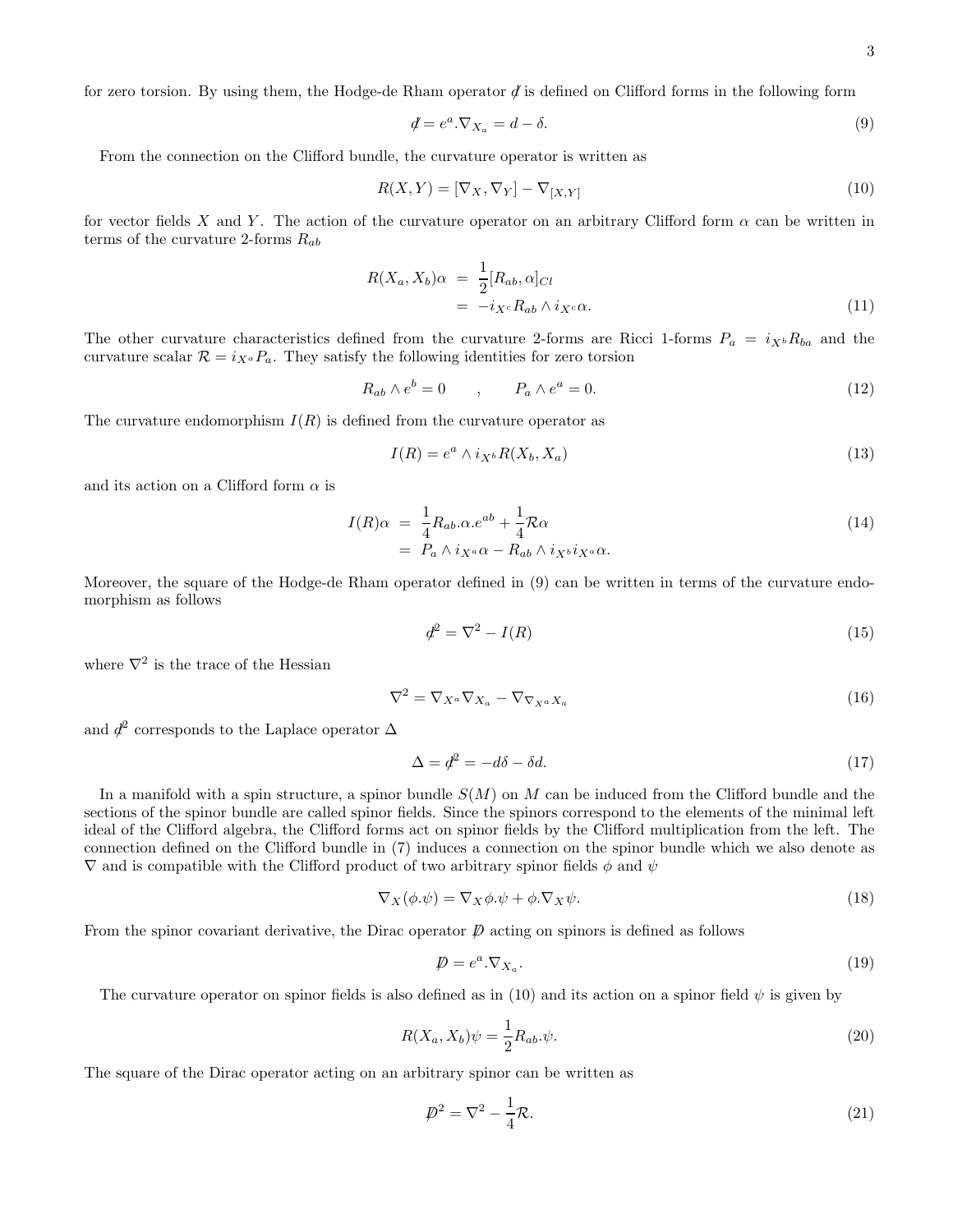The spinor fields that are in the kernel of the Dirac operator are called harmonic spinors and satisfy the following massless Dirac equation

$$
\not\!\!D\psi = 0\tag{22}
$$

and similarly, the eigenspinors of the Dirac operator with non-zero eigenvalue correspond to the solutions of the massive Dirac equation

$$
\mathcal{D}\psi = m\psi \tag{23}
$$

where  $m$  is a real number.

If a manifold M has a  $Spin^c$  structure, then one can define the  $Spin^c$  bundle  $S^c(M)$  whose sections correspond to  $U(1)$ -valued spinor fields. The gauged connection on  $S<sup>c</sup>(M)$  denoted by  $\widehat{\nabla}$  is defined from the Levi-Civita connection  $\nabla$  and the gauge connection 1-form A as

$$
\widehat{\nabla}_X = \nabla_X + i_X A \tag{24}
$$

for an arbitrary vector field X. One can choose normal coordinates  $\{X_a\}$  that the gauged connection satisfies the following identities

$$
\widehat{\nabla}_{X_a} X_b = 0 = [X_a, X_b]. \tag{25}
$$

Similar to the operators d and  $\delta$  defined in (8), the gauged exterior derivative and gauged co-derivative operators are defined as

$$
\widehat{d} = e^a \wedge \widehat{\nabla}_{X_a} \qquad , \qquad \widehat{\delta} = -i_{X^a} \widehat{\nabla}_{X_a} \tag{26}
$$

and they can be written in terms of d and  $\delta$  in the following form

$$
\widehat{d} = d + A \wedge \tag{27}
$$

$$
\hat{\delta} = \delta - i_{\widetilde{A}} \tag{28}
$$

where  $\hat{A}$  is the metric dual of the 1-form A. Similarly, gauged Hodge-de Rham operator acting on Clifford forms is written as

$$
\widehat{\mathcal{d}} = e^a \cdot \widehat{\nabla}_{X_a} = \widehat{d} - \widehat{\delta} = \mathcal{d} + A. \tag{29}
$$

However, unlike the case of d and  $\delta$  that satisfy  $d^2 = \delta^2 = 0$ , the squares of gauged exterior and gauged co-derivatives are written in terms of the gauge curvature 2-form  $F = dA$  as follows

$$
\hat{d}^2 = F \wedge \tag{30}
$$

$$
\widehat{\delta}^2 = -(i_{X^a} i_{X^b} F) i_{X_a} i_{X_b} \tag{31}
$$

and the gauged Laplace operator is defined as

$$
\widehat{\Delta} = \widehat{d}^2 = (\widehat{d} - \widehat{\delta})^2. \tag{32}
$$

Gauged curvature operator is defined from the gauged connection as

$$
\widehat{R}(X,Y) = [\widehat{\nabla}_X, \widehat{\nabla}_Y] - \widehat{\nabla}_{[X,Y]} \tag{33}
$$

and it can be written in terms of the curvature operator in  $(10)$  and the gauge curvature F as follows

$$
\widehat{R}(X_a, X_b) = R(X_a, X_b) - i_{X_a} i_{X_b} F. \tag{34}
$$

Gauged Dirac operator  $\hat{p}$  acting on  $Spin^c$  spinors is written in terms of the ordinary Dirac operator as

$$
\widehat{\mathcal{P}} = e^a \cdot \widehat{\nabla}_{X_a} = \mathcal{P} + A \tag{35}
$$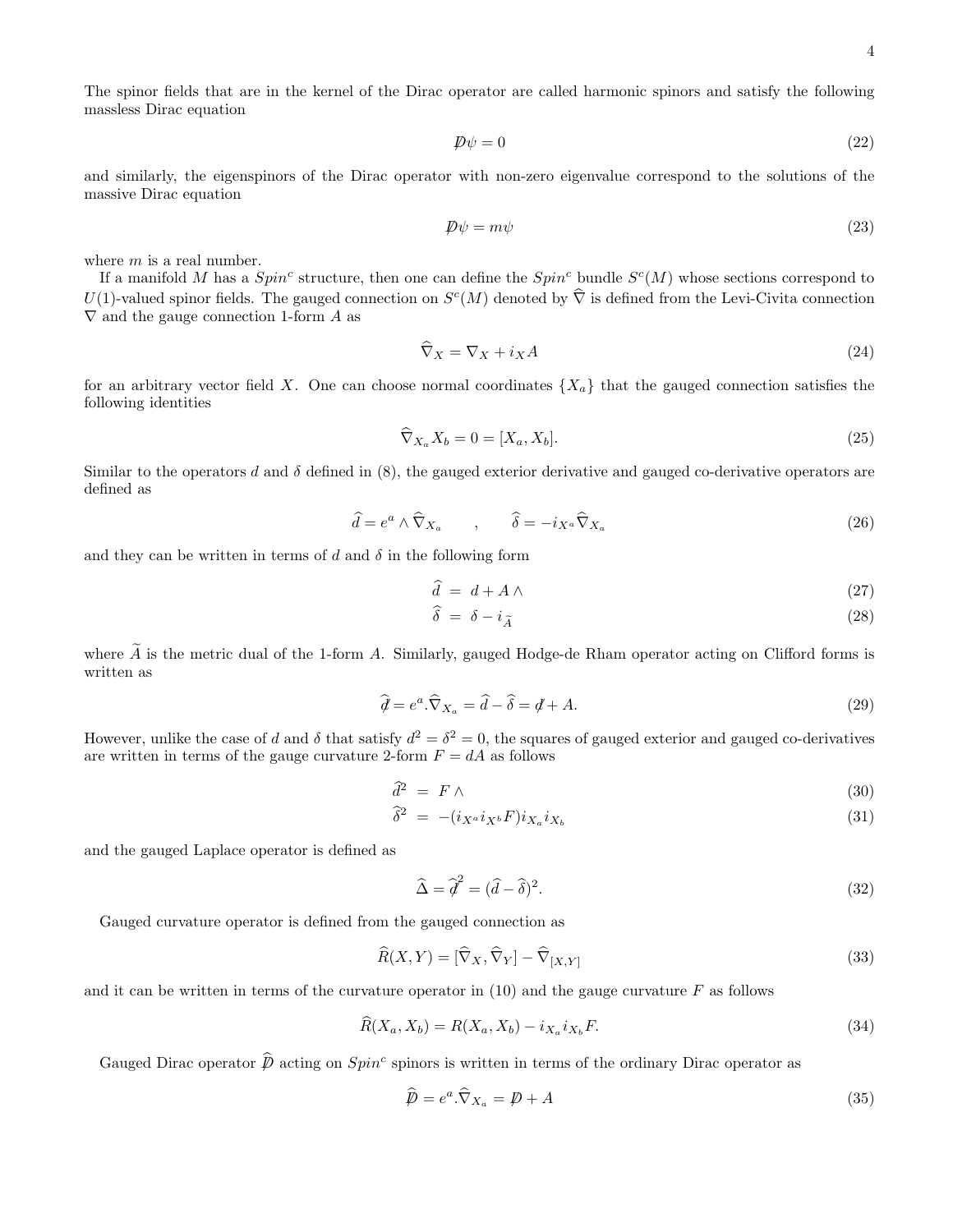and the square of the gauged Dirac operator can be written in the following form

$$
\widehat{\boldsymbol{p}}^2 = \widehat{\nabla}^2 - \frac{1}{4}\mathcal{R} + F. \tag{36}
$$

Gauged harmonic spinors correspond to the spinor fields which are in the kernel of the gauged Dirac operator and satisfy the massless gauged Dirac equation

$$
\widehat{\mathcal{P}}\psi = 0\tag{37}
$$

and the eigenspinors of the gauged Dirac operator are solutions of the massive gauged Dirac equation

$$
\widehat{\mathcal{P}}\psi = m\psi \tag{38}
$$

with  $m$  a real number.

# III. TWISTORS TO HARMONIC SPINORS

In an *n*-dimensional spin manifold M, one can define two different first-order differential operators on spinor fields. The first one is the Dirac operator defined in (19) and the second one is the Penrose operator written as follows

$$
\mathcal{P}_X := \nabla_X - \frac{1}{n}\widetilde{X}.\cancel{D} \tag{39}
$$

with respect to a vector field X and its metric dual  $\tilde{X}$ . The spinor fields that are in the kernel of the Penrose operator are called twistor spinors and they satisfy the following twistor equation

$$
\nabla_X \psi = -\frac{1}{n} \tilde{X} . \mathcal{D}\psi \tag{40}
$$

for a spinor  $\psi$ . By applying the covariant derivative operation to the twistor equation, one obtains the integrability conditions of the twistor equation and the existence of twistor spinors restrict the curvature characteristics of the manifold. The integrability conditions of the twistor equation are obtained as follows [1]

$$
\mathcal{D}^2 \psi = -\frac{n}{4(n-1)} \mathcal{R} \psi \tag{41}
$$

$$
\nabla_{X_a} \mathcal{P} \psi = \frac{n}{2} K_a \psi \tag{42}
$$

$$
C_{ab}.\psi = 0 \tag{43}
$$

where the 1-form  $K_a$  is

$$
K_a = \frac{1}{n-2} \left( \frac{\mathcal{R}}{2(n-1)} e_a - P_a \right) \tag{44}
$$

and  $C_{ab}$  is the conformal 2-forms defined as

$$
C_{ab} = R_{ab} - \frac{1}{n-2} (P_a \wedge e_b - P_b \wedge e_a) + \frac{1}{(n-1)(n-2)} \mathcal{R}e_{ab}.
$$
 (45)

Here,  $e_{ab}$  denotes  $e_a \wedge e_b$ . Eq. (43) implies that twistor spinors can exist on conformally-flat manifolds.

Solutions of the twistor equation from a known solution can be obtained by using the symmetry operators. It is known that the Lie derivative  $\mathcal{L}_K$  with respect to a conformal Killing vector field K is used in the construction of the following symmetry operator of the twistor equation [\[7](#page-15-1)]

$$
\mathcal{L}_K - \frac{1}{2}\lambda\tag{46}
$$

where  $\lambda$  is the function appearing in the definition of K with respect to the metric g;  $\mathcal{L}_K g = 2\lambda g$ . Moreover, CKY forms which are antisymmetric generalizations of conformal Killing vector fields to higher-degree forms can also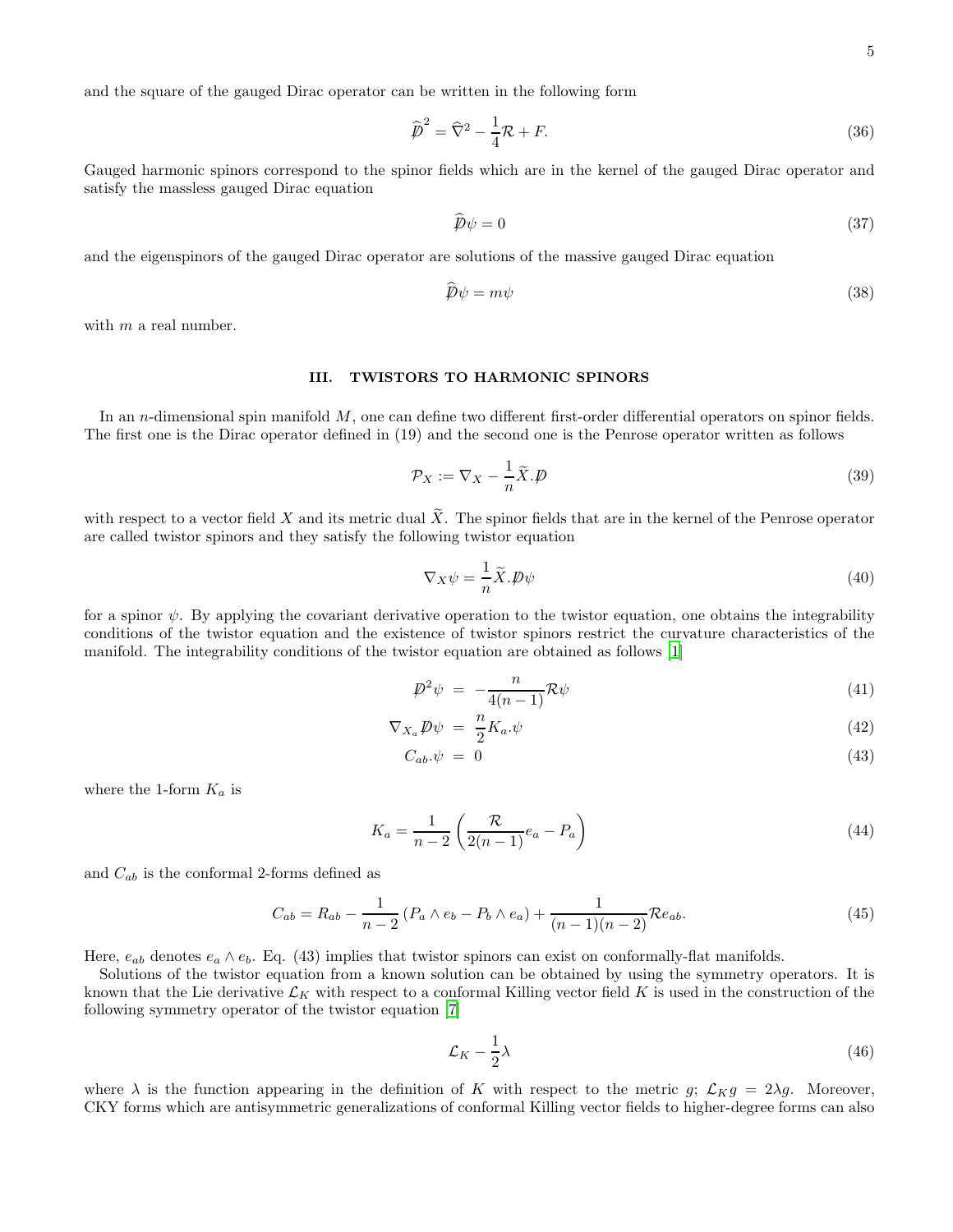be used in the construction of more general symmetry operators of the twistor equation in constant curvature and Einstein manifolds. A p-form  $\omega$  is called a CKY p-form, if it satisfies the following CKY equation in n-dimensions

$$
\nabla_X \omega = \frac{1}{p+1} i_X d\omega - \frac{1}{n-p+1} \widetilde{X} \wedge \delta \omega.
$$
\n(47)

The integrability condition of the CKY equation is given by

$$
\frac{p}{p+1}\delta d\omega + \frac{n-p}{n-p+1}d\delta \omega = e^b \wedge i_{X^a}R(X_a, X_b)\omega.
$$
\n(48)

So, the following operator defined in terms of CKY  $p$ -forms is a symmetry operator of the twistor equation in constant curvature manifolds [\[8\]](#page-15-0)

$$
L_{\omega} = -(-1)^p \frac{p}{n} \omega \cdot \mathcal{D} + \frac{p}{2(p+1)} d\omega + \frac{p}{2(n-p+1)} \delta \omega.
$$
\n(49)

Namely, if  $\psi$  is a twistor spinor, then  $L_{\omega}\psi$  also satisfies the twistor equation

$$
\nabla_{X_a} L_{\omega} \psi = \frac{1}{n} e_a . \not\!\! D L_{\omega} \psi. \tag{50}
$$

On the other hand, the same operator defined in (49) is again a symmetry operator of the twistor equation in Einstein manifolds. However, in that case it is constructed out of normal CKY forms which are CKY forms that satisfy (47) and have the following integrability condition

$$
\frac{p}{p+1}\delta d\omega + \frac{n-p}{n-p+1}d\delta \omega = -2(n-p)K_a \wedge i_{X^a}\omega \tag{51}
$$

where  $K_a$  is defined in (44). Eq. (51) is a special case of (48) and all CKY forms are normal CKY forms in constant curvature manifolds. Indeed, the symmetry operator defined in (49) gives way to define the extended conformal superalgebras constructed out of twistor spinors and CKY forms by considering the graded Lie algebra structure of CKY forms and the higher-degree Dirac currents of twistor spinors as is shown in [\[7,](#page-15-1) [8,](#page-15-0) [18\]](#page-16-1).

### A. Transformation operators

By using twistor spinors, the operators that transform the solutions of the massless field equations with different spin to each other can be constructed [19]. For example, a spin raising operator that takes a solution of the massless spin-0 field equation and gives a solution of the massless spin- $\frac{1}{2}$  Dirac equation can be written in terms of twistor spinors [19, 20]. This operator can also be thought as an operator that transforms the twistor spinors to harmonic spinors by using the functions that satisfiy a massless field equation. Let us consider a function  $f$  that satisfies the following conformal Laplace equation in  $n$ -dimensions

$$
\Delta f - \frac{n-2}{4(n-1)} \mathcal{R}f = 0 \tag{52}
$$

and a twistor spinor  $\psi$  that satisfies (40). Then, the following operator

$$
L_f = \frac{n-2}{n} f \not\!\!D + df \tag{53}
$$

transforms the twistor spinors to harmonic spinors. Namely, if  $\psi$  is a twistor spinor, then  $L_f\psi$  satisfies the massless Dirac equation  $\mathcal{D}L_f\psi = 0$ . The proof of this statement can be seen as follows

$$
\mathcal{P}L_f\psi = \mathcal{P}\left(\frac{n-2}{n}f\mathcal{P}\psi + df.\psi\right)
$$
  
\n
$$
= e^a \cdot \nabla_{X_a}\left(\frac{n-2}{n}f\mathcal{P}\psi + df.\psi\right)
$$
  
\n
$$
= e^a \cdot \left(\frac{n-2}{n}(\nabla_{X_a}f)\mathcal{P}\psi + \frac{n-2}{n}f\nabla_{X_a}\mathcal{P}\psi + \nabla_{X_a}df.\psi + df.\nabla_{X_a}\psi\right)
$$
  
\n
$$
= \frac{n-2}{n}\left(\frac{df}{\psi}\mathcal{P}\psi + f\mathcal{P}^2\psi\right) + \frac{df}{\psi}\psi + e^a \cdot df.\nabla_{X_a}\psi
$$
\n(54)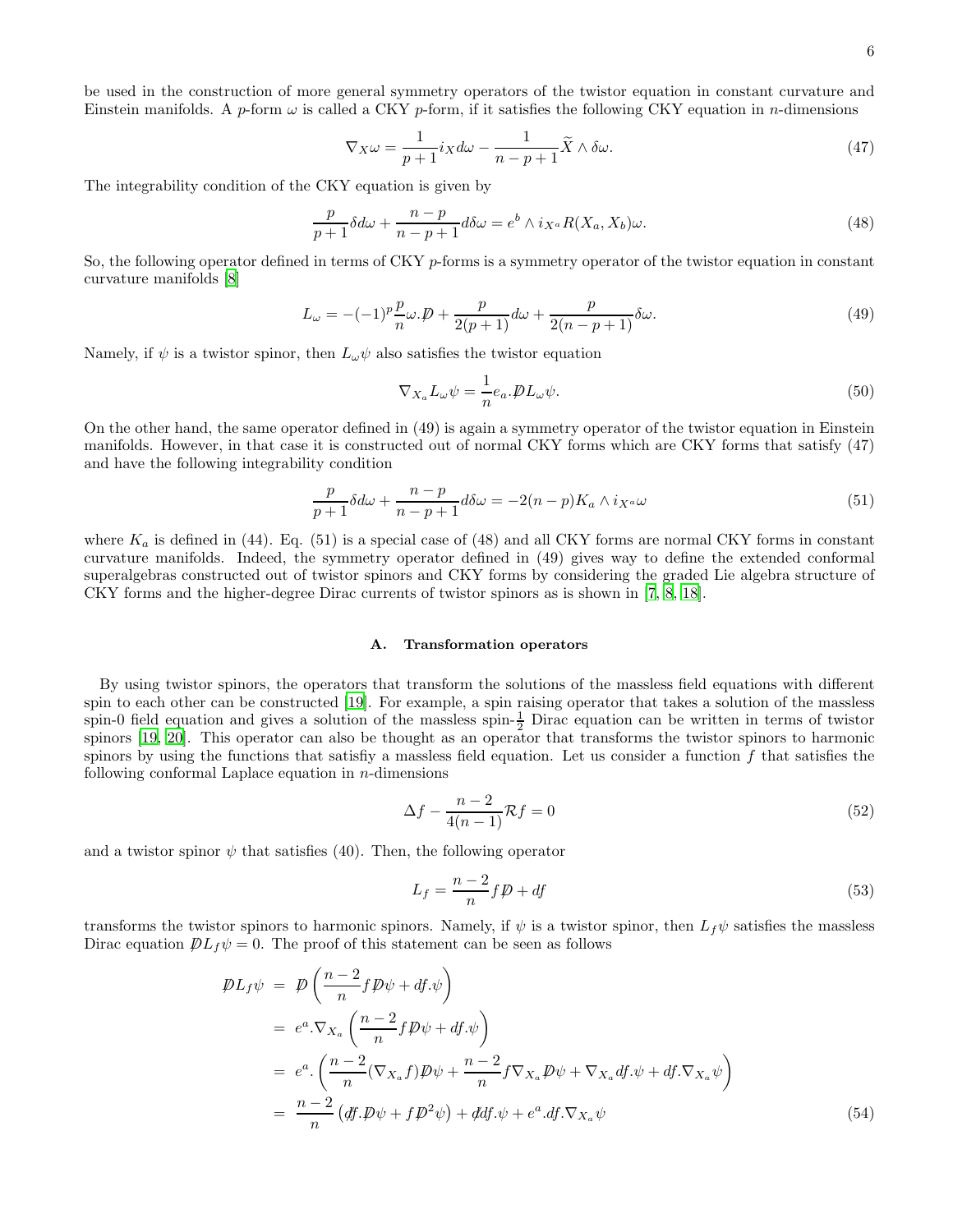where we have used the definitions of Hodge-de Rham and Dirac operators in  $(9)$  and  $(19)$ . Since f is a function, it satisfies  $\delta f = 0$  and  $df = df$  with  $ddf = -\delta df = \Delta f$ . From the equations (40) and (41), we obtain

$$
\mathcal{P}L_f\psi = \frac{n-2}{n} \left( df.\mathcal{P}\psi - \frac{n}{4(n-1)} \mathcal{R}f\psi \right) + \Delta f.\psi + \frac{1}{n} e^a .df.e_a . \mathcal{P}\psi
$$
  
=  $\left( \Delta f - \frac{n-2}{4(n-1)} \mathcal{R}f \right) . \psi$   
= 0 (55)

where we have used eq. (6) in the second line and eq. (52) in the third line.

The natural question to ask at this point is that if there are more general differential forms that transform twistor spinors to harmonic spinors other than the functions satisfying (52). A proposal for an operator of this type is given in [9] in terms of potential forms. We consider a general first-order operator written in terms of a p-form  $\alpha$  and acting on a twistor spinor  $\psi$ 

$$
L_{\alpha}\psi = \alpha \cdot \mathcal{P}\psi + \Omega \cdot \psi \tag{56}
$$

where  $\Omega$  is an inhomogeneous Clifford form. We need the condition that  $L_{\alpha}\psi$  must satisfy the massless Dirac equation  $\rlap{\,/}DL_{\alpha}\psi = 0$ . So, we can write explicitly from (56) as

$$
\mathcal{D}L_{\alpha}\psi = e^{a}.\nabla_{X_{a}}L_{\alpha}\psi
$$
\n
$$
= e^{a}.\nabla_{X_{a}}\alpha.\mathcal{D}\psi + e^{a}.\alpha.\nabla_{X_{a}}\mathcal{D}\psi + e^{a}.\nabla_{X_{a}}\Omega.\psi + e^{a}.\Omega.\nabla_{X_{a}}\psi.
$$
\n(57)

From the equality  $e^a \cdot \nabla_{X_a} \alpha = \phi \alpha$  and the equations (40) and (42), we have

$$
\mathcal{P}L_{\alpha}\psi = d\alpha \cdot \mathcal{P}\psi + \frac{n}{2}e^{a}.\alpha \cdot K_{a}.\psi + d\Omega \cdot \psi + \frac{1}{n}e^{a}.\Omega \cdot e_{a}.\mathcal{P}\psi
$$

$$
= \left(d\alpha + \frac{(n-2\Pi)}{n}\eta\Omega\right) \cdot \mathcal{P}\psi + \left(d\Omega + \frac{n}{2}e^{a}.\alpha \cdot K_{a}\right) \cdot \psi. \tag{58}
$$

Here, we have used the generalization of eq. (6) that is  $e^a \cdot \Omega \cdot e_a = (n - 2\Pi)\eta\Omega$  where  $\eta$  is the main automorphism of the exterior algebra defined after eq. (3) and  $\Pi\Omega = e^a \wedge i_{X_a}\Omega$  gives the degree of the form. Hence, if  $L_\alpha \psi$  would be a harmonic spinor, then we have two conditions that have to be satisfied by  $\alpha$  and  $\Omega$ 

$$
\mathcal{d}\alpha + \frac{n - 2\Pi}{n}\eta\Omega = 0\tag{59}
$$

$$
d\Omega + \frac{n}{2}e^a \cdot \alpha \cdot K_a = 0. \tag{60}
$$

As a special case, in even dimensions  $n = 2k$ , we can choose  $\Omega$  as a k-form (a middle form) and (59) gives  $d\alpha = -\delta \alpha$ and this is only possible for  $\alpha = 0$  since  $\alpha$  is a homogeneous p-form. One can see from (60) that  $\Omega$  is a harmonic form in that case, namely it satisfies  $d\Omega = \delta\Omega = 0$ . So, from the operator (56), one can draw the conclusion that in even dimensions, for a harmonic middle form  $\Omega$  and a twistor spinor  $\psi$ , the spinor  $\Omega.\psi$  is a harmonic spinor.

In general, if we choose  $\alpha$  in (56) as a non-zero p-form, then  $\Omega$  is a sum of  $(p+1)$  and  $(p-1)$ -forms as can be seen from (59). So, eq. (59) can be written in the following form

$$
\Omega = \frac{(-1)^p n}{n - 2(p+1)} d\alpha - \frac{(-1)^p n}{n - 2(p-1)} \delta \alpha.
$$
\n(61)

By applying the Hodge-de Rham operator  $\phi$  to the both sides of (61), we obtain

$$
\begin{split} d\Omega &= \frac{(-1)^p n}{n - 2(p+1)} d d\alpha - \frac{(-1)^p n}{n - 2(p-1)} d\delta \alpha \\ &= -\frac{(-1)^p n}{n - 2(p+1)} \delta d\alpha - \frac{(-1)^p n}{n - 2(p-1)} d\delta \alpha. \end{split} \tag{62}
$$

By substituting (62) in (60), the conditions to obtain a harmonic spinor turn into the following equation

$$
\frac{(-1)^p}{n-2(p+1)}\delta d\alpha + \frac{(-1)^p}{n-2(p-1)}d\delta \alpha = \frac{1}{2}e^a.\alpha.K_a.
$$
\n(63)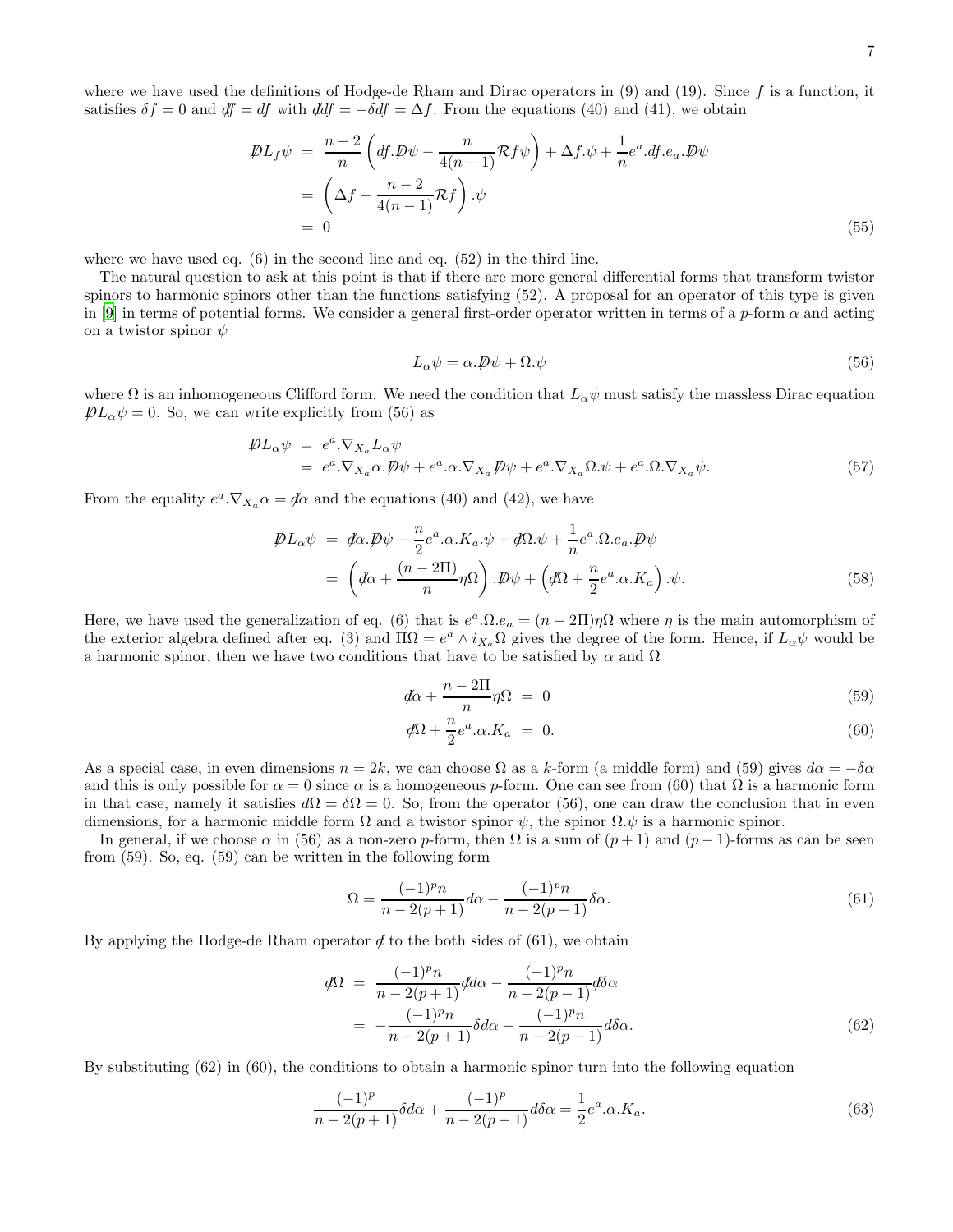The right hand side of (63) can be written in a more explicit way as

$$
e^{a}.\alpha.K_{a} = (e^{a} \wedge \alpha + i_{X^{a}}\alpha).K_{a}
$$
  
\n
$$
= (-1)^{p}(i_{X^{a}}K_{a})\alpha - 2(-1)^{p}K_{a} \wedge i_{X^{a}}\alpha
$$
  
\n
$$
= (-1)^{p} \frac{2}{n-2} P_{a} \wedge i_{X^{a}}\alpha - (-1)^{p} \frac{n+2(p-1)}{2(n-1)(n-2)} \mathcal{R}\alpha
$$
\n(64)

where we have used (44) in the last line. So, eq. (63) is written as follows

$$
\frac{1}{n-2(p+1)}\delta d\alpha + \frac{1}{n-2(p-1)}d\delta \alpha = \frac{1}{n-2}P_a \wedge i_{X^a} \alpha - \frac{n+2(p-1)}{4(n-1)(n-2)}\mathcal{R}\alpha.
$$
\n(65)

The solutions of this equation are called potential forms. The name derives from the properties of the solutions for the special choices of p. For example, in even dimensions, for  $p = \frac{n}{2} - 1$ ,  $\alpha$  is a potential form for the middle-form Maxwell equations and for  $p = \frac{n}{2} + 1$  it is a co-potential form for the same set of equations [9, 21]. Especially, for  $p = 0$ , eq. (65) reduces to (52), so it is a generalization of (52) to higher-degree forms. Similar to eq. (52), (65) has also conformal covariance, namely it is covariant under transformations of the metric  $g \to e^{2\lambda}g$  and p-forms  $\alpha \to e^{(p+1-n/2)\lambda} \alpha$  for any function  $\lambda$  [9]. So, (65) can also be called as the generalized conformal Laplace equation.

Then, we obtain the result that for a potential p-form  $\alpha$  which satisfies (65) and a twistor spinor  $\psi$ , the spinor

$$
L_{\alpha}\psi = \alpha \cdot \mathcal{P}\psi + \frac{(-1)^p n}{n - 2(p+1)}d\alpha \cdot \psi - \frac{(-1)^p n}{n - 2(p-1)}\delta\alpha \cdot \psi
$$
\n(66)

is a harmonic spinor.

### B. General picture

CKY forms defined in (47) and used in the construction of the symmetry operators of twistor spinors in constant curvature and Einstein manifolds appear also in the construction of symmetry operators of the massless Dirac equation in all backgrounds [6]. So, one can obtain a harmonic spinor from a known harmonic spinor  $\psi$  and a CKY p-form  $\omega$ by using the following symmetry operator

$$
\mathcal{L}_{\omega}\psi = e^a \cdot \omega \cdot \nabla_{X_a}\psi + \frac{p}{p+1}d\omega \cdot \psi - \frac{n-p}{n-p+1}\delta\omega \cdot \psi.
$$
\n(67)

Namely, we have  $\mathcal{D}\mathcal{L}_{\omega}\psi = 0$ . A similar construction of symmetry operators for the massive Dirac equation can be done by using a subset of CKY forms that are called Killing-Yano (KY) forms which are antisymmetric generalizations of Killing vector fields to higher degree forms and satisfy the condition  $\delta\omega = 0$  [22, 23].

In that way, from the investigations performed up to this point, we obtain three sets of transformation operators that take twistor spinors and give harmonic spinors. The first one is the first-order transformation operator from twistor spinors to harmonic spinors via potential forms  $\alpha$  defined in (66)

$$
\psi \longrightarrow L_{\alpha}\psi. \tag{68}
$$

The second set of operators are the second-order transformation operators which are the combinations of symmetry operators defined for twistors spinors in (49) and for harmonic spinors in (67) with the transformation operator in (66)

$$
\psi \longrightarrow L_{\alpha} L_{\omega} \psi \qquad , \qquad \psi \longrightarrow \mathcal{L}_{\omega} L_{\alpha} \psi. \tag{69}
$$

The third set of operators are general third-order transformation operators from twistor spinors to harmonic spinors via CKY forms  $\omega$  and potential forms  $\alpha$ 

$$
\psi \longrightarrow \mathcal{L}_{\omega} L_{\alpha} L_{\omega} \psi. \tag{70}
$$

Indeed, these second-order and third-order operators all reduce to other first-order operators since the integrability conditions (41-42) of twistor spinors show that the second-order derivatives of twistor spinors can be written in terms of the curvature characteristics of the manifold.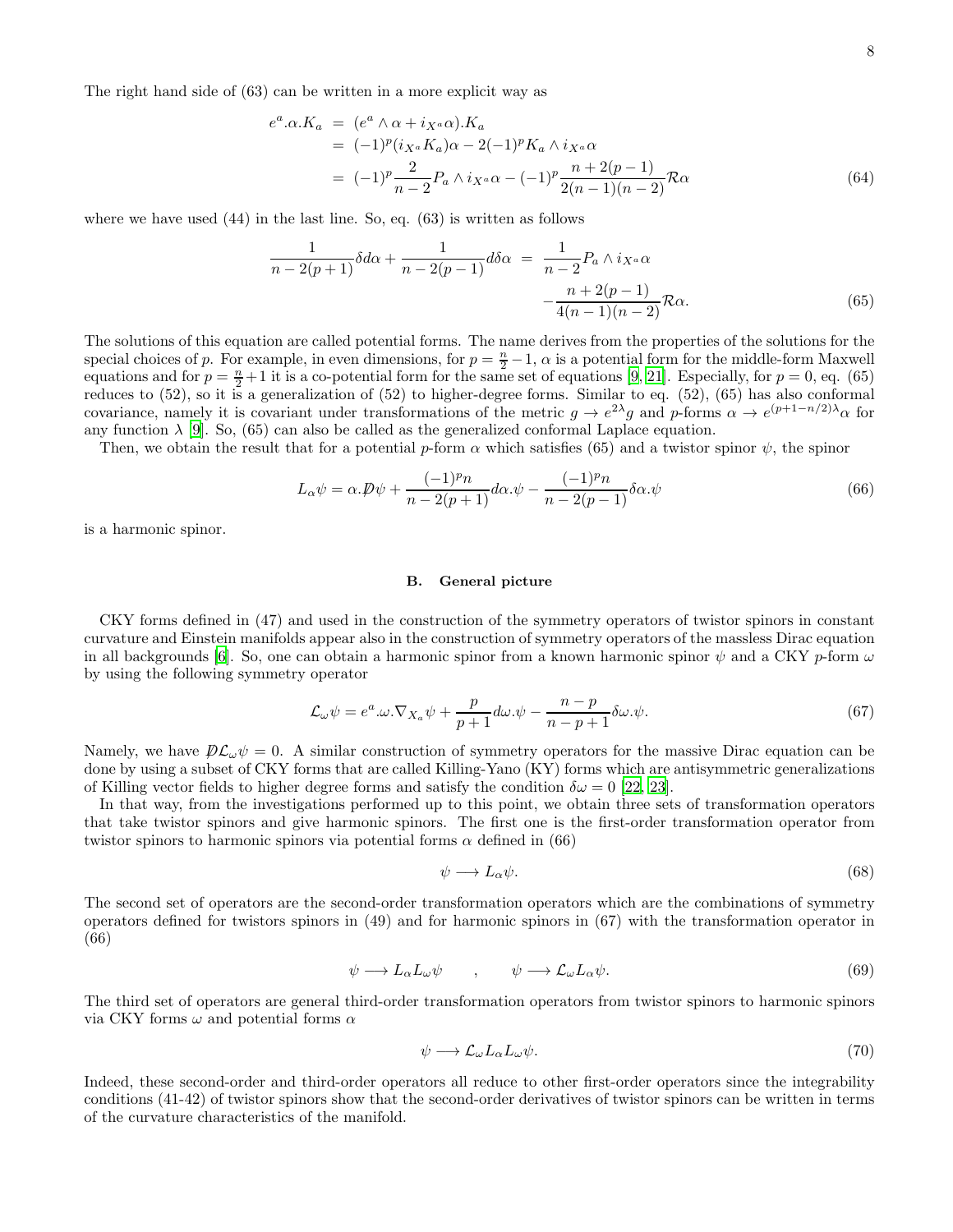The general picture of the transformation properties of twistor spinors and harmonic spinors can be summarized as follows

twistor spinors\n
$$
L_{\omega}
$$
\ntwistor spinors\n
$$
\xrightarrow{\text{CKY forms}}
$$
\ntwistor spinors\n
$$
L_{\alpha}
$$
\nharmonic spinors\n
$$
\xrightarrow{\text{L}_{\alpha}}
$$
\nharmonic spinors\nharmonic spinors\n
$$
\xrightarrow{\mathcal{L}_{\omega}}
$$
\nharmonic spinors

### IV. GAUGED TWISTORS TO GAUGED HARMONIC SPINORS

CKY forms

In this section, we generalize the analysis in the previous section to  $Spin<sup>c</sup>$  spinors and gauged connections. The supersymmetry generators of supersymmetric field theories coupled with supergravity are given by  $Spin<sup>c</sup>$  spinors called gauged twistor spinors [3, 4]. Gauged twistor spinors are solutions of the following gauged twistor equation written in terms of the gauged connection  $\hat{\nabla}$  and the gauged Dirac operator  $\hat{\psi}$  defined in (24) and (35)

$$
\widehat{\nabla}_X \psi = \frac{1}{n} \widetilde{X} . \widehat{\mathcal{P}} \psi. \tag{71}
$$

Similar to the twistor spinors case, by applying the gauged covariant derivative operator to eq. (71), the integrability conditions of the gauged twistor equation can be obtained. The resulting integrability conditions are given as follows [\[14\]](#page-16-0)

$$
\widehat{\boldsymbol{p}}^2 \psi = -\frac{n}{4(n-1)} \mathcal{R} \psi + \frac{n}{n-1} \boldsymbol{F} \psi \tag{72}
$$

$$
\widehat{\nabla}_{X_a}\widehat{p}\psi = \frac{n}{2}K_a.\psi - \frac{n}{(n-1)(n-2)}e_a.F.\psi + \frac{n}{n-2}i_{X_a}F.\psi \tag{73}
$$

$$
C_{ab}.\psi = 2(i_{X_a}i_{X_b}F)\psi + \frac{n}{n-2}(e_b.i_{X_a}F - e_a.i_{X_b}F).\psi
$$

$$
+\frac{4}{(n-1)(n-2)}e_a.e_b.F.\psi
$$
(74)

where  $F = dA$  is the gauge curvature 2-form. For the ungauged case  $A = 0$ , these reduce to the integrability conditions of twistor spinors in  $(41-43)$ . The gauge curvature F can be determined by the last integrability condition (74) written in terms of the conformal 2-forms  $C_{ab}$  [13, 24]. For example, in constant curvature manifolds, the conformal 2-forms vanishes  $C_{ab} = 0$  and this implies that the gauge curvature must be zero  $F = 0$ . So, this gives the result that the gauged twistor spinors defined with respect to flat connections ( $A \neq 0$  and  $F = 0$ ) can exist in constant curvature manifolds.

Symmetry operators of gauged twistor spinors can also be constructed from CKY forms in constant curvature manifolds in a similar way to the case of twistor spinors. The following operator written in terms of the gauged Dirac operator  $\hat{D}$  and CKY p-forms  $\omega$ 

$$
\widehat{L}_{\omega} = -(-1)^p \frac{p}{n} \omega \cdot \widehat{p} + \frac{p}{2(p+1)} d\omega + \frac{p}{2(n-p+1)} \delta \omega \tag{75}
$$

is a symmetry operator for the gauged twistor spinors which is proved in [\[14\]](#page-16-0). This is only true for constant curvature manifolds and in that case we have flat connections with  $F = 0$ . So, for a gauged twistor spinor  $\psi$  and a CKY p-form  $\omega$  in a constant curvature manifold,  $\hat{L}_{\omega}\psi$  satisfies the gauged twistor equation

$$
\widehat{\nabla}_{X_a}\widehat{L}_{\omega}\psi = \frac{1}{n}e_a.\widehat{\mathcal{D}}\widehat{L}_{\omega}\psi.
$$
\n(76)

Note that, we do not need to use gauged CKY forms, which are defined as the solutions of the gauged CKY equation constructed from the gauged connection, in the construction of symmetry operators and using CKY forms is enough to construct them. On the other hand, since the spinor bilinears of twistor spinors correspond to CKY forms, the symmetry operators defined in (75) can also be used for generating gauged twistor spinors from ordinary twistor spinors [\[14\]](#page-16-0).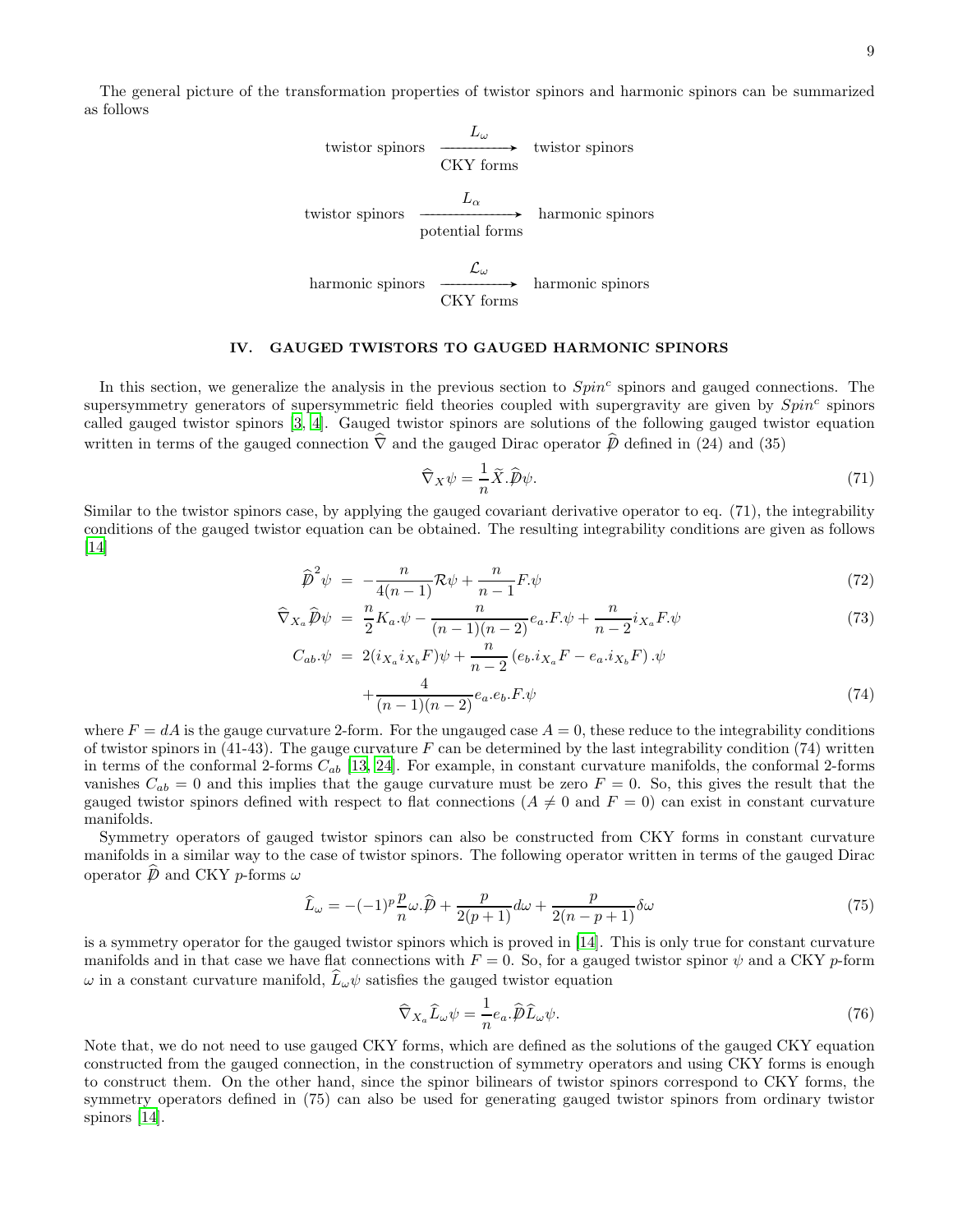### A. Transformation operators

One can also search for the transformation operators that take gauged twistor spinors and give gauged harmonic spinors as in the case of ungauged spinors. We start with a gauged twistor spinor  $\psi$  that satisfies (71) and we also demand that it is an eigenspinor of the gauge curvature 2-form F, namely  $F \cdot \psi = \gamma \psi$  where  $\gamma$  is a real number. Then, we consider a function f that is a solution of the following gauged Laplace equation written in  $n$ -dimensions

$$
\widehat{\Delta}f + \left[ \left( 1 + \frac{n-2}{n-1} \right) \gamma - \frac{n-2}{4(n-1)} \mathcal{R} \right] f = 0 \tag{77}
$$

where  $\gamma$  is the real number defined above. We propose that the following operator written in terms of the gauged Dirac operator  $\hat{D}$  and the gauged exterior derivative operator  $\hat{d}$  as

$$
\widehat{L}_f = \frac{n-2}{n} f \widehat{p} + \widehat{d}f \tag{78}
$$

is an operator that transforms gauged twistor spinors to gauged harmonic spinors. So, for a gauged twistor spinor  $\psi$ , which is also an eigenspinor of F,  $L_f \psi$  satisfies the gauged harmonic spinor equation  $\hat{\mathcal{D}}L_f \psi = 0$ . We can prove this as follows

$$
\widehat{\mathcal{P}}\widehat{L}_f\psi = e^a \cdot \widehat{\nabla}_{X_a} \left( \frac{n-2}{n} f \widehat{\mathcal{P}} \psi + \widehat{d} f \psi \right)
$$
\n
$$
= e^a \cdot \left( \frac{n-2}{n} (\widehat{\nabla}_{X_a} f) \widehat{\mathcal{P}} \psi + \frac{n-2}{n} f \widehat{\nabla}_{X_a} \widehat{\mathcal{P}} \psi + \widehat{\nabla}_{X_a} \widehat{d} f \psi + \widehat{d} f \cdot \widehat{\nabla}_{X_a} \psi \right)
$$
\n
$$
= \frac{n-2}{n} \left( \widehat{d} f \cdot \widehat{\mathcal{P}} \psi + f \widehat{\mathcal{P}}^2 \psi \right) + \widehat{d} \widehat{d} f \cdot \psi + e^a \cdot \widehat{d} f \cdot \widehat{\nabla}_{X_a} \psi \tag{79}
$$

where we have used the definitions of gauged Hodge-de Rham and gauged Dirac operators given in (29) and (35). Since f is a function, we have  $\hat{\mathcal{J}}f = \hat{d}f$  and  $\hat{\mathcal{J}}\hat{d}f = \hat{d}^2f - \hat{\delta}\hat{d}f = \hat{d}^2f + \hat{\Delta}f$ . So, (79) can be written as

$$
\widehat{\mathcal{P}}\widehat{L}_f\psi = \frac{n-2}{n}\left(\widehat{df}.\widehat{\mathcal{P}}\psi + f\widehat{\mathcal{P}}^2\psi\right) + \widehat{d}^2f.\psi + \widehat{\Delta}f.\psi + e^a.\widehat{df}.\widehat{\nabla}_{X_a}\psi
$$
\n
$$
= \frac{n-2}{n}\left(\widehat{df}.\widehat{\mathcal{P}}\psi + f\widehat{\mathcal{P}}^2\psi\right) + fF.\psi + \widehat{\Delta}f.\psi - \widehat{df}.\widehat{\mathcal{P}}\psi + 2(i_{X^a}\widehat{df})\widehat{\nabla}_{X_a}\psi
$$
\n(80)

where we have used eq. (30) and  $e^a \cdot df + df \cdot e^a = 2i_{X^a} df$  in the last line. Since  $(i_{X^a} df) \nabla_{X_a} = \nabla_{\widetilde{df}}$  and  $\psi$  satisfies  $F.\psi = \gamma \psi$ , we obtain

$$
\widehat{\mathcal{P}}\widehat{L}_f\psi = \widehat{\Delta}f.\psi + \gamma f\psi + \frac{n-2}{n}f\widehat{\mathcal{P}}^2\psi + 2\left(\widehat{\nabla}_{\widehat{\partial}f}\psi - \frac{1}{n}\widehat{d}f.\widehat{\mathcal{P}}\psi\right)
$$
\n(81)

and from the gauged twistor equation (71) and the integrability condition in (72) we reach the result

$$
\widehat{\mathcal{D}}\widehat{L}_f\psi = \widehat{\Delta}f.\psi + \left[ \left( 1 + \frac{n-2}{n-1} \right) \gamma - \frac{n-2}{4(n-1)} \mathcal{R} \right] f\psi
$$
  
= 0 (82)

where we have used eq. (77) in the last line.

As we have discussed above, in constant curvature manifolds, the gauge curvature 2-form F vanishes. So, the condition on the gauged twistor spinor  $\psi$  to be an eigenspinor of F is not necessary in that case. So, we can transform all gauged twistor spinors in constant curvature manifolds to gauged harmonic spinors by using the operator  $L_f$ defined in  $(78)$  where f satisfies the following gauged conformal Laplace equation

$$
\widehat{\Delta}f - \frac{n-2}{4(n-1)}\mathcal{R}f = 0\tag{83}
$$

which reduces from (77) by taking  $\gamma = 0$  and is a direct generalization of (52) to gauged connections.

We can search for transformation operators that take gauged twistor spinors and give gauged harmonic spinors and generalize the operator (78) to general differential forms. To obtain such an operator, we consider the following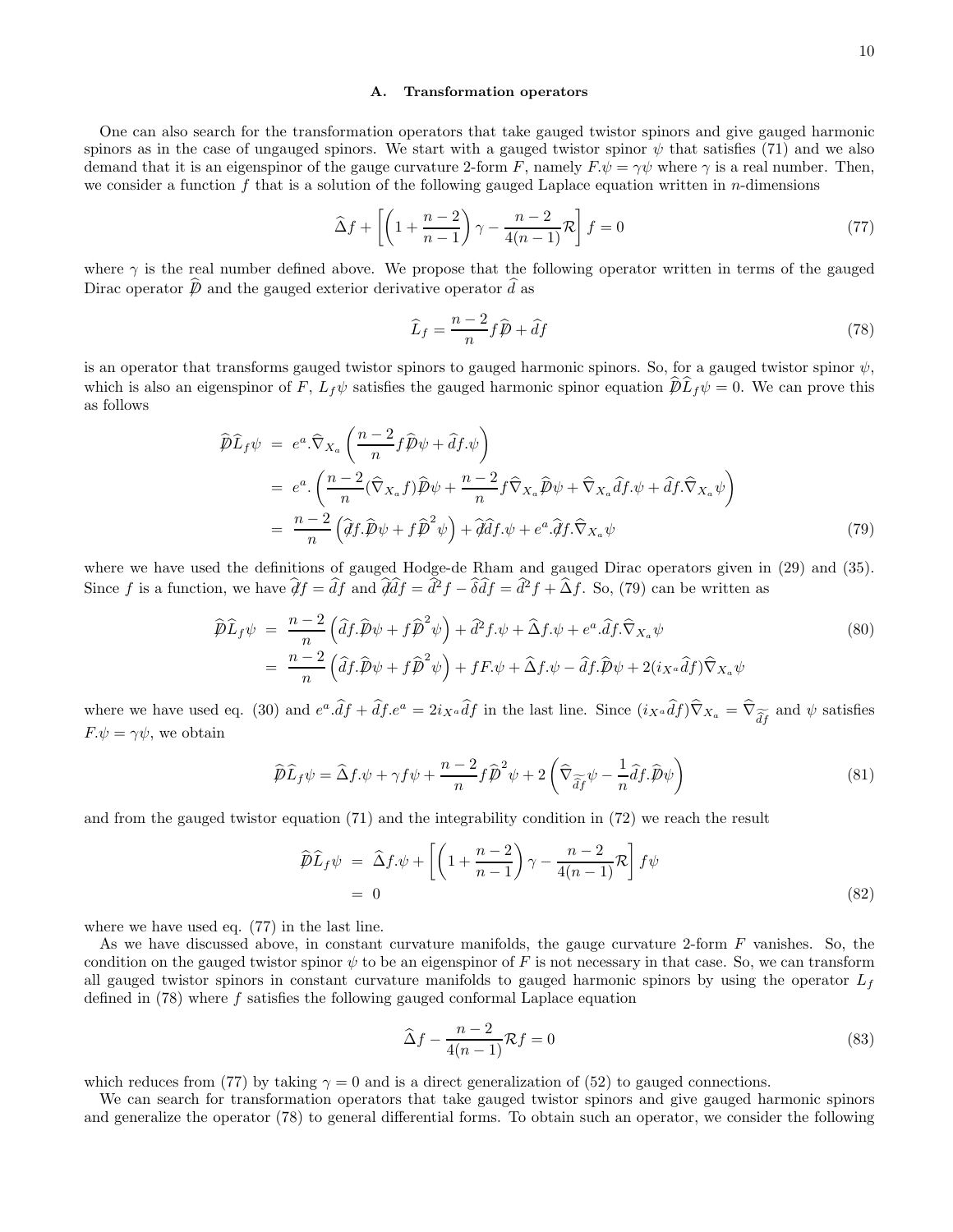first-order operator acting on a gauged twistor spinor  $\psi$  and is written in terms of the gauged Dirac operator  $\vec{p}$  and an arbitrary p-form  $\alpha$ 

$$
\widehat{L}_{\alpha}\psi = \alpha.\widehat{\mathcal{P}}\psi + \Omega.\psi \tag{84}
$$

where  $\Omega$  is an arbitrary inhomogeneous Clifford form. We need to find the conditions on  $\alpha$  and  $\Omega$  to have a gauged harmonic spinor, namely to satisfy the equation  $\widehat{\mathcal{D}}\widehat{L}_{\alpha}\psi = 0$ . By applying  $\widehat{\mathcal{D}}$  to (84) we obtain

$$
\hat{\mathcal{D}}\hat{L}_{\alpha}\psi = e^{a}\cdot\hat{\nabla}_{X_{a}}\left(\alpha.\hat{\mathcal{D}}\psi + \Omega.\psi\right)
$$
\n
$$
= e^{a}\cdot\left(\hat{\nabla}_{X_{a}}\alpha.\hat{\mathcal{D}}\psi + \alpha.\hat{\nabla}_{X_{a}}\hat{\mathcal{D}}\psi + \hat{\nabla}_{X_{a}}\Omega.\psi + \Omega.\hat{\nabla}_{X_{a}}\psi\right)
$$
\n
$$
= \hat{d}\alpha.\hat{\mathcal{D}}\psi + e^{a}.\alpha.\hat{\nabla}_{X_{a}}\hat{\mathcal{D}}\psi + \hat{d}\Omega.\psi + e^{a}.\Omega.\hat{\nabla}_{X_{a}}\psi
$$
\n(85)

where we have used (29) in the last line. From the gauged twistor equation (71) and the integrability condition (73), we can write

$$
\widehat{\mathcal{P}}\widehat{L}_{\alpha}\psi = \widehat{q}\alpha.\widehat{\mathcal{P}}\psi + \frac{n}{2}e^{a}.\alpha.K_{a}.\psi - \frac{n}{(n-1)(n-2)}e^{a}.\alpha.e_{a}.F.\psi \n+ \frac{n}{n-2}e^{a}.\alpha.i_{X_{a}}F.\psi + \widehat{q}\Omega.\psi + \frac{1}{n}e^{a}.\Omega.e_{a}.\widehat{\mathcal{P}}\psi \n= \left(\widehat{q}\alpha + \frac{n-2\Pi}{n}\eta\Omega\right).\widehat{\mathcal{P}}\psi \n+ \left(\widehat{q}\Omega + \frac{n}{2}e^{a}.\alpha.K_{a} - \frac{(-1)^{p}(n-2p)}{(n-1)(n-2)}\alpha.F + \frac{n}{n-2}e^{a}.\alpha.i_{X_{a}}F\right).\psi
$$
\n(86)

where we have used eq. (6) in the last line. So, to obtain a gauged harmonic spinor we have the following two conditions to be satisfied

$$
\hat{\mathcal{d}}\alpha + \frac{n - 2\Pi}{n}\eta\Omega = 0 \tag{87}
$$

$$
\widehat{d}\Omega + \frac{n}{2}e^a \cdot \alpha \cdot K_a - \frac{(-1)^p (n-2p)}{(n-1)(n-2)} \alpha \cdot F + \frac{n}{n-2} e^a \cdot \alpha \cdot i_{X_a} F = 0. \tag{88}
$$

For the special case of even dimensions,  $n = 2k$ , we can choose  $\Omega$  a k-form (a middle form) and obtain  $\alpha = 0$  from (87). Then, (88) gives that  $\Omega$  must be a gauged harmonic form that satisfies the equalities  $d\Omega = 0$  and  $\delta\Omega = 0$ . So, from the operator defined in (84), we conclude the fact that for a gauged twistor spinor  $\psi$  and a gauged harmonic middle form  $\Omega$ , the spinor  $\Omega \psi$  corresponds to a gauged harmonic spinor.

For the general case of arbitrary dimensions and  $\alpha$  a non-zero p-form, eq. (87) gives  $\Omega$  as a sum of  $(p+1)$  and  $(p-1)$ -forms as follows

$$
\Omega = \frac{(-1)^p n}{n - 2(p+1)} \hat{d}\alpha - \frac{(-1)^p n}{n - 2(p-1)} \hat{\delta}\alpha.
$$
\n(89)

By applying  $\hat{d}$  to both sides of (89) we obtain

$$
\widehat{\mathcal{d}}\Omega = \frac{(-1)^p n}{n - 2(p+1)} \widehat{\mathcal{d}}\widehat{d}\alpha - \frac{(-1)^p n}{n - 2(p-1)} \widehat{\mathcal{d}}\widehat{\delta}\alpha \n= \frac{(-1)^p n}{n - 2(p+1)} \left( \widehat{d}^2 \alpha - \widehat{\delta} \widehat{d}\alpha \right) - \frac{(-1)^p n}{n - 2(p-1)} \left( \widehat{d}\widehat{\delta}\alpha - \widehat{\delta}^2 \alpha \right)
$$
\n(90)

where we have used  $\hat{\mathcal{d}} = \hat{d} - \hat{\delta}$  in the last line. So, by substituting (88) in (90), one can write

$$
\frac{(-1)^p n}{n - 2(p+1)} \left( \frac{\partial^2 \alpha - \widehat{\delta d \alpha}}{\partial \alpha} \right) - \frac{(-1)^p n}{n - 2(p-1)} \left( \frac{\partial^2 \delta \alpha - \widehat{\delta^2 \alpha}}{\partial \alpha \partial \alpha} \right)
$$

$$
= -\frac{n}{2} e^a \cdot \alpha \cdot K_a + \frac{(-1)^p (n-2p)}{(n-1)(n-2)} \alpha \cdot F + \frac{n}{n-2} e^a \cdot \alpha \cdot i_{X_a} F. \tag{91}
$$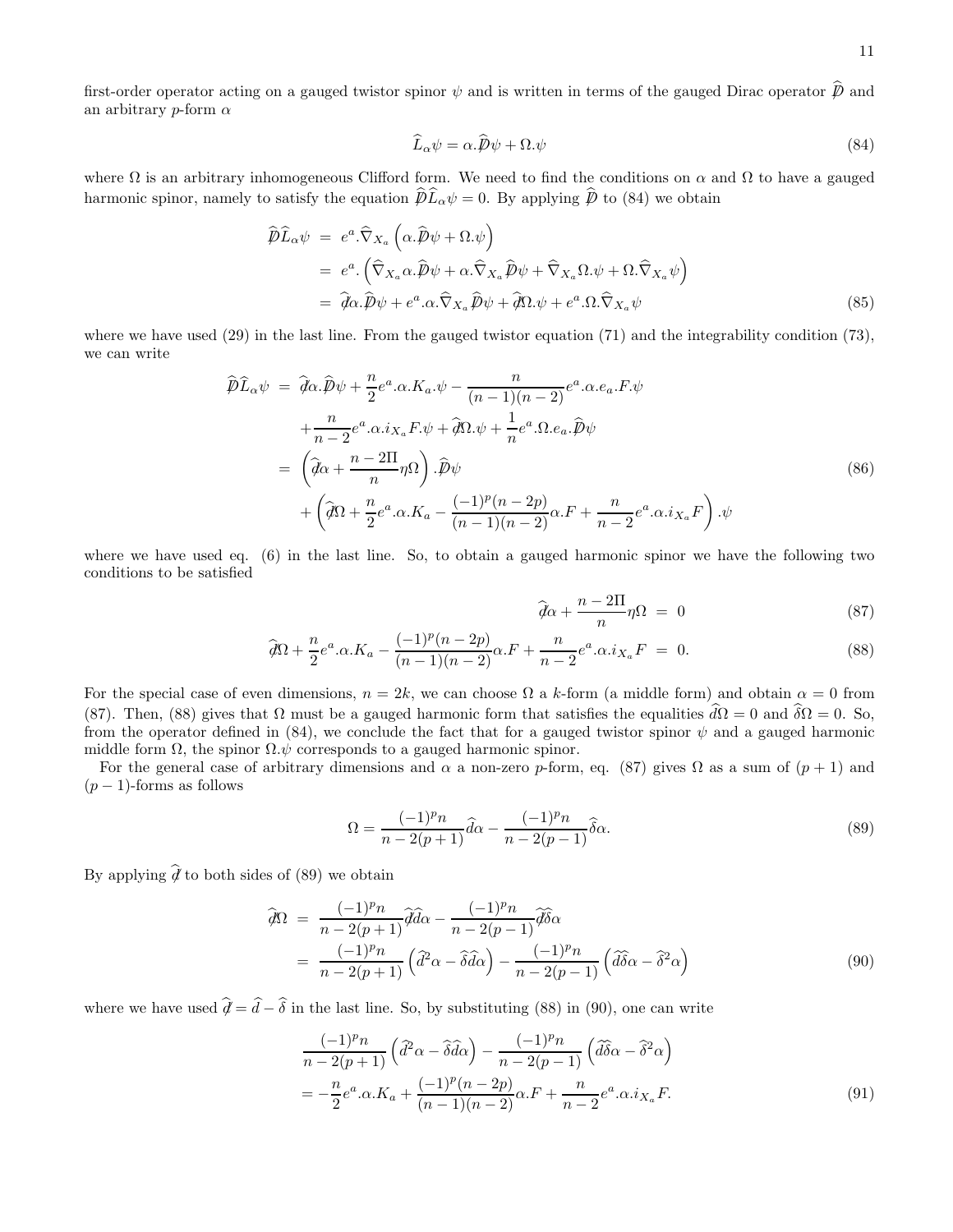By using the equalities (30) and (31) and the definition of  $K_a$  with the calculation given in (64), we reach to the condition for obtaining a gauged harmonic spinor as follows

$$
\frac{1}{n-2(p+1)}\widehat{\delta d\alpha} + \frac{1}{n-2(p-1)}\widehat{d\delta\alpha} = \frac{1}{n-2}P_a \wedge i_{X^a}\alpha - \frac{n-2(p-1)}{4(n-1)(n-2)}\mathcal{R}\alpha
$$

$$
- \frac{n-2p}{n(n-1)(n-2)}\alpha \cdot F - \frac{(-1)^p}{n-2}e^a \cdot \alpha \cdot i_{X_a}F
$$

$$
- \frac{1}{n-2(p-1)}(i_{X^a}i_{X^b}F)i_{X_a}i_{X_b}\alpha
$$

$$
+ \frac{1}{n-2(p+1)}F \wedge \alpha.
$$
(92)

The terms in the second line which are written as Clifford products can be expanded in terms of wedge products by using the conventions defined in section II. Hence, we have the following expressions

$$
\alpha.F = F \wedge \alpha + i_{X_a} F \wedge i_{X^a} \alpha - \frac{1}{2} (i_{X_a} i_{X_b} F) i_{X^a} i_{X^b} \alpha,
$$
\n(93)

$$
e^{a}.\alpha.i_{X_a}F = 2(-1)^p \alpha \wedge F - 2(-1)^p i_{X_a}F \wedge i_{X^a} \alpha
$$
  
 
$$
+(-1)^p (i_{X_a}i_{X_b}F) i_{X^a}i_{X^b} \alpha.
$$
 (94)

The condition (92) transforms into the following form after substituting (93) and (94) in it

$$
\frac{1}{n-2(p+1)}\hat{\delta d\alpha} + \frac{1}{n-2(p-1)}\hat{d\delta\alpha}
$$
\n
$$
= \frac{1}{n-2}P_a \wedge i_{X^a}\alpha - \frac{n-2(p-1)}{4(n-1)(n-2)}R\alpha
$$
\n
$$
+ \left(\frac{2}{n-2} - \frac{n-2p}{n(n-1)(n-2)}\right)i_{X_a}F \wedge i_{X^a}\alpha
$$
\n
$$
+ \left(\frac{1}{n-2(p+1)} - \frac{n-2p}{n(n-1)(n-2)} - \frac{2}{n-2}\right)F \wedge \alpha
$$
\n
$$
- \left(\frac{1}{n-2(p-1)} - \frac{n-2p}{2n(n-1)(n-2)} + \frac{1}{n-2}\right)(i_{X_a}i_{X_b}F)i_{X^a}i_{X^b}\alpha. \tag{95}
$$

The left hand side of  $(95)$  is a p-form and the first two lines of the right hand side are again p-forms. However, the last two lines of the right hand side are  $(p + 2)$ -form and  $(p - 2)$ -form, respectively. So, for the consistency of the condition (95), the last two lines of the right hand side must be zero, and this is possible for  $F = 0$ . Since the gauged connections are constructed out of the flat gauge potential 1-forms A in constant curvature manifolds as is discussed at the beginning of this section, the condition (95) can be satisfied consistently in constant curvature manifolds. In that case, the condition (95) to obtain a gauged harmonic spinor can be written as follows

$$
\frac{1}{n-2(p+1)}\widehat{\delta d\alpha} + \frac{1}{n-2(p-1)}\widehat{d\delta\alpha} = \frac{1}{n-2}P_a \wedge i_{X^a}\alpha - \frac{n+2(p-1)}{4(n-1)(n-2)}\mathcal{R}\alpha
$$

$$
= \left(\frac{p}{n(n-2)} - \frac{n+2(p-1)}{4(n-1)(n-2)}\right)\mathcal{R}\alpha
$$
\n(96)

where we have used the relations  $P_a = \frac{\mathcal{R}}{n} e_a$  in constant curvature manifolds and  $e^a \wedge i_{X_a} \alpha = p\alpha$  in the last line. The solutions of eq. (96) are called gauged potential forms and it is a direct generalization of eq. (65) to the gauged exterior derivative d and the gauged co-derivative  $\delta$ . Because of the conformal covariance of the first line of (96), the construction might also be extended to conformally-flat manifolds.

So, we prove the fact that a gauged twistor spinor  $\psi$  can be transformed into a gauged harmonic spinor by using a gauged potential form  $\alpha$  through the following transformation operator

$$
\widehat{L}_{\alpha}\psi = \alpha.\widehat{p}\psi + \frac{(-1)^p n}{n - 2(p+1)}\widehat{d}\alpha.\psi - \frac{(-1)^p n}{n - 2(p-1)}\widehat{\delta}\alpha.\psi
$$
\n(97)

in constant curvature manifolds.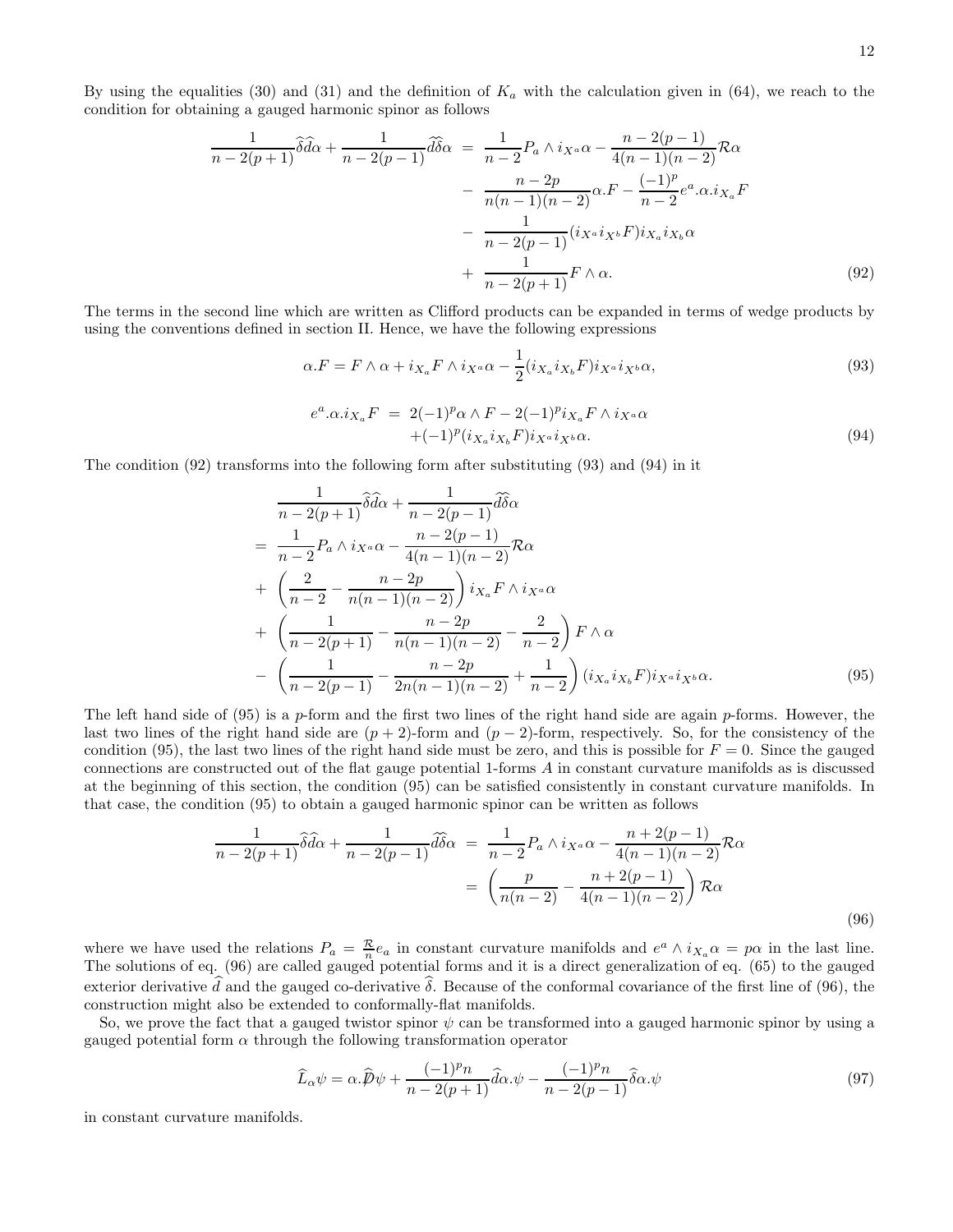# B. Symmetry operators of gauged harmonic spinors

One can also search for the symmetry operators of the massless gauged Dirac equation that transform gauged harmonic spinors to each other. In the light of the ungauged case, we propose the following operator written in terms of the gauged quantities as a symmetry operator of gauged harmonic spinors

$$
\widehat{\mathcal{L}}_{\omega} = e^a \cdot \omega \cdot \widehat{\nabla}_{X_a} + \frac{p}{p+1} \widehat{d\omega} - \frac{n-p}{n-p+1} \widehat{\delta\omega} \tag{98}
$$

where  $\omega$  is a p-form which satisfies the following gauged CKY equation

$$
\widehat{\nabla}_X \omega = \frac{1}{p+1} i_X \widehat{d}\omega - \frac{1}{n-p+1} \widetilde{X} \wedge \widehat{\delta}\omega \tag{99}
$$

for any vector field  $X$ . The integrability condition of the gauged CKY equation is given by

$$
\frac{p}{p+1}\hat{\delta}\hat{d}\omega + \frac{n-p}{n-p+1}\hat{d}\hat{\delta}\omega = e^b \wedge i_{X^a}\hat{R}(X_a, X_b)\omega.
$$
\n(100)

So, for a gauged harmonic spinor  $\psi$ , we have to check the condition that  $\mathcal{L}_{\omega}\psi$  is again a gauged harmonic spinor, namely we have  $\not\!\!D\mathcal{L}_{\omega}\psi = 0$ . By applying  $\mathcal{L}_{\omega}$  and  $\not\!\!D$  to a gauged harmonic spinor  $\psi$ , we obtain

$$
\widehat{\mathcal{P}}\widehat{\mathcal{L}}_{\omega}\psi = e^{b} \cdot \widehat{\nabla}_{X_{b}} \left( e^{a} \cdot \omega \cdot \widehat{\nabla}_{X_{a}} \psi + \frac{p}{p+1} \widehat{d}\omega \cdot \psi - \frac{n-p}{n-p+1} \widehat{\delta}\omega \cdot \psi \right) \n= e^{b} \cdot e^{a} \cdot \widehat{\nabla}_{X_{b}} \omega \cdot \widehat{\nabla}_{X_{a}} \psi + e^{b} \cdot e^{a} \cdot \omega \cdot \widehat{\nabla}_{X_{b}} \widehat{\nabla}_{X_{a}} \psi \n+ \frac{p}{p+1} e^{b} \cdot \widehat{\nabla}_{X_{b}} \left( \widehat{d}\omega \cdot \psi \right) - \frac{n-p}{n-p+1} e^{b} \cdot \widehat{\nabla}_{X_{b}} \left( \widehat{\delta}\omega \cdot \psi \right)
$$
\n(101)

where we have used (25) for the normal coordinates in the second line. We will calculate the terms on the right hand side of (101) separately in an explicit way.

The first term on the right hand side of (101) can be written in the following way by using (1) and the definition (29)

$$
e^{b} \cdot e^{a} \cdot \widehat{\nabla}_{X_b} \omega \cdot \widehat{\nabla}_{X_a} \psi = 2 \widehat{\nabla}_{X^a} \omega \cdot \widehat{\nabla}_{X_a} \psi - e^{a} \cdot \widehat{d} \omega \cdot \widehat{\nabla}_{X_a} \psi
$$
  

$$
= \frac{2}{p+1} i_{X^a} \widehat{d} \omega \cdot \widehat{\nabla}_{X_a} \psi - \frac{2}{n-p+1} (e^a \wedge \widehat{\delta} \omega) \cdot \widehat{\nabla}_{X_a} \psi
$$
  

$$
-e^{a} \cdot \widehat{d} \omega \cdot \widehat{\nabla}_{X_a} \psi + e^{a} \cdot \widehat{\delta} \omega \cdot \widehat{\nabla}_{X_a} \psi
$$
 (102)

where we have used the gauged CKY equation (99) in the second line and  $\hat{d} = \hat{d} - \hat{\delta}$  in the third line. From the expressions of the Clifford product of a 1-form and a p-form given in (2) and (3), we can write

$$
i_{X^a}\hat{d}\omega = \frac{1}{2}\left(e^a.\hat{d}\omega + (-1)^p\hat{d}\omega.e^a\right)
$$
\n(103)

$$
e^{a} \wedge \widehat{\delta}\omega = \frac{1}{2} \left( e^{a} \cdot \widehat{\delta}\omega - (-1)^{p} \widehat{\delta}\omega e^{a} \right).
$$
 (104)

By substituting them in (102), we have

$$
e^{b} \cdot e^{a} \cdot \widehat{\nabla}_{X_b} \omega \cdot \widehat{\nabla}_{X_a} \psi = -\frac{p}{p+1} e^{a} \cdot \widehat{d} \omega \cdot \widehat{\nabla}_{X_a} \psi + \frac{n-p}{n-p+1} e^{a} \cdot \widehat{\delta} \omega \cdot \widehat{\nabla}_{X_a} \psi + \frac{(-1)^p}{p+1} \widehat{d} \omega \cdot \widehat{p} \psi + \frac{(-1)^p}{n-p+1} \widehat{\delta} \omega \cdot \widehat{p} \psi = -\frac{p}{p+1} e^{a} \cdot \widehat{d} \omega \cdot \widehat{\nabla}_{X_a} \psi + \frac{n-p}{n-p+1} e^{a} \cdot \widehat{\delta} \omega \cdot \widehat{\nabla}_{X_a} \psi
$$
(105)

where we have used the massless gauged Dirac equation (38) in the last line.

To calculate the second term on the right hand side of (101), we consider the relation  $e^b \cdot e^a = e^b \wedge e^a + i_{X^b} e^a$ , then we can write

$$
e^{b} \cdot e^{a} \cdot \omega \cdot \widehat{\nabla}_{X_b} \widehat{\nabla}_{X_a} \psi = (e^{b} \wedge e^{a}) \cdot \omega \cdot \widehat{\nabla}_{X_b} \widehat{\nabla}_{X_a} \psi + \omega \cdot \widehat{\nabla}_{X^a} \widehat{\nabla}_{X_a} \psi
$$
  
= 
$$
\frac{1}{2} e^{ba} \cdot \omega \cdot \widehat{R}(X_b, X_a) \psi + \omega \cdot \widehat{\nabla}^2 \psi
$$
 (106)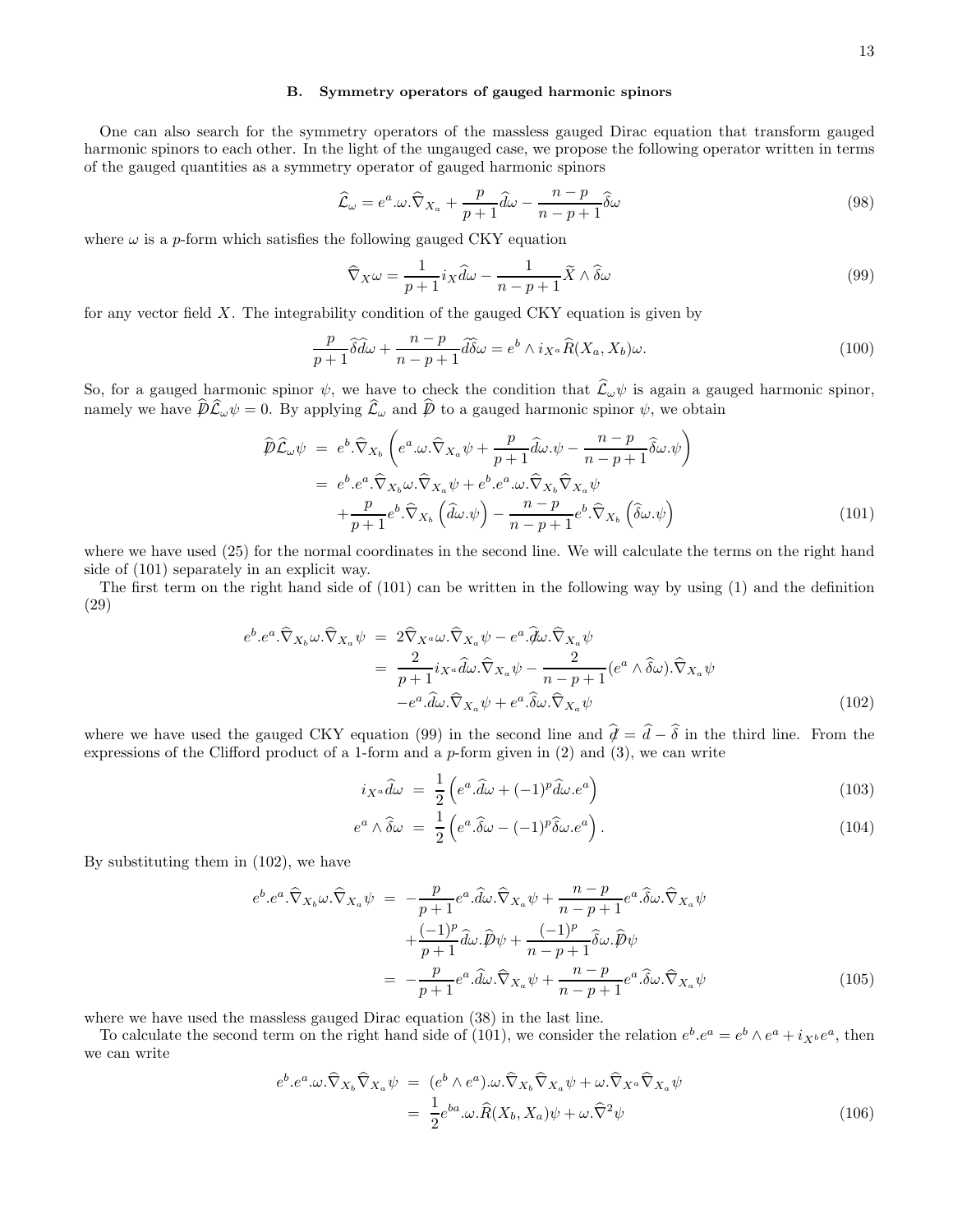where  $e^{ba} = e^b \wedge e^a$  and we consider the antisymmetry of  $e^{ba}$  to take the antisymmetric part of the first term on the right hand side and use the definition of the gauged curvature operator (33) and the gauged version of the trace of the Hessian (16) in normal coordinates. By writing the gauged curvature operator in terms of the ungauged one as in (34) and using the equality (36), eq. (106) turns into

$$
e^{b} \cdot e^{a} \cdot \omega \cdot \widehat{\nabla}_{X_{b}} \widehat{\nabla}_{X_{a}} \psi = \frac{1}{2} e^{ba} \cdot \omega \cdot R(X_{b}, X_{a}) \psi + F \cdot \omega \cdot \psi + \frac{1}{4} \mathcal{R} \omega \cdot \psi - \omega \cdot F \cdot \psi
$$
  

$$
= \frac{1}{4} e^{ab} \cdot \omega \cdot R_{ab} \cdot \psi + \frac{1}{4} \mathcal{R} \omega \cdot \psi + [F, \omega]_{Cl} \cdot \psi
$$
  

$$
= \frac{1}{4} e^{ab} \cdot \omega \cdot R_{ab} \cdot \psi + \frac{1}{4} \mathcal{R} \omega \cdot \psi - 2 \left( i_{X_{a}} F \wedge i_{X^{a}} \omega \right) \cdot \psi
$$
(107)

where we have used  $e^{ba}(i_{X_a}i_{X_b}F) = 2F$  and  $\hat{\mathcal{D}}\psi = 0$  in the first line, eq. (20) in the second line and eq. (5) in the third line. Because of the pairwise symmetry of the components of the Riemann tensor, namely  $R_{abcd} = R_{cdab}$ , we have  $e^{ab}.\omega.R_{ab} = R_{ab}.\omega.e^{ab}$ . Moreover, this term can also be written in terms of the curvature endomorphism as given in (14) and we obtain

$$
e^{b} \cdot e^{a} \cdot \omega \cdot \widehat{\nabla}_{X_b} \widehat{\nabla}_{X_a} \psi = e^{a} \wedge i_{X^b} R(X_b, X_a) \omega \cdot \psi - 2 (i_{X_a} F \wedge i_{X^a} \omega) \cdot \psi
$$
  
= 
$$
e^{a} \wedge i_{X^b} \widehat{R}(X_b, X_a) \omega \cdot \psi - 3 (i_{X_a} F \wedge i_{X^a} \omega) \cdot \psi
$$
 (108)

where we have used (34) in the last line. So, from the integrability condition (100) of the gauged CKY equation, we can finally write

$$
e^{b} \cdot e^{a} \cdot \omega \cdot \widehat{\nabla}_{X_b} \widehat{\nabla}_{X_a} \psi = \frac{p}{p+1} \widehat{\delta d} \omega \cdot \psi + \frac{n-p}{n-p+1} \widehat{d} \widehat{\delta \omega} \cdot \psi - 3 \left( i_{X_a} F \wedge i_{X^a} \omega \right) \cdot \psi. \tag{109}
$$

The third term on the right hand side of (101) can be calculated explicitly as follows

$$
e^{a}\cdot\widehat{\nabla}_{X_{a}}\left(\widehat{d}\omega.\psi\right) = e^{a}\cdot\left(\widehat{\nabla}_{X_{a}}\widehat{d}\omega.\psi + \widehat{d}\omega.\widehat{\nabla}_{X_{a}}\psi\right)
$$
  
\n
$$
= \widehat{d}\widehat{d}\omega.\psi + e^{a}\cdot\widehat{d}\omega.\widehat{\nabla}_{X_{a}}\psi
$$
  
\n
$$
= \widehat{d}^{2}\omega.\psi - \widehat{\delta}\widehat{d}\omega.\psi + e^{a}\cdot\widehat{d}\omega.\widehat{\nabla}_{X_{a}}\psi
$$
  
\n
$$
= (F \wedge \omega).\psi - \widehat{\delta}\widehat{d}\omega.\psi + e^{a}\cdot\widehat{d}\omega.\widehat{\nabla}_{X_{a}}\psi
$$
\n(110)

where we have used  $\hat{\mathcal{d}} = \hat{d} - \hat{\delta}$  and eq. (30). The calculation of the fourth term on the right hand side of (101) can also be maintained explicitly as

$$
e^{a}\cdot\widehat{\nabla}_{X_{a}}\left(\widehat{\delta}\omega.\psi\right) = e^{a}\cdot\left(\widehat{\nabla}_{X_{a}}\widehat{\delta}\omega.\psi + \widehat{\delta}\omega.\widehat{\nabla}_{X_{a}}\psi\right)
$$
  
\n
$$
= \widetilde{\mathcal{U}}\delta\omega.\psi + e^{a}\cdot\widehat{\delta}\omega.\widehat{\nabla}_{X_{a}}\psi
$$
  
\n
$$
= \widetilde{\mathcal{U}}\delta\omega.\psi - \widehat{\delta}^{2}\omega.\psi + e^{a}\cdot\widehat{\delta}\omega.\widehat{\nabla}_{X_{a}}\psi
$$
  
\n
$$
= \widetilde{\mathcal{U}}\delta\omega.\psi + (i_{X^{a}}i_{X^{b}}F)i_{X_{a}}i_{X_{b}}\omega.\psi + e^{a}\cdot\widehat{\delta}\omega.\widehat{\nabla}_{X_{a}}\psi
$$
\n(111)

where we have used eq.  $(31)$ . Now, we can sum up  $(105)$ ,  $(109)$ ,  $(110)$  and  $(111)$  and write eq.  $(101)$  explicitly in the following form

$$
\widehat{\mathcal{P}}\widehat{\mathcal{L}}_{\omega}\psi = \frac{p}{p+1}(F \wedge \omega) \cdot \psi - 3(i_{X^a}F \wedge i_{X_a}\omega) \cdot \psi \n- \frac{n-p}{n-p+1}(i_{X^a}i_{X^b}F)i_{X_a}i_{X_b}\omega \cdot \psi.
$$
\n(112)

So, to obtain a gauged harmonic spinor, the right hand side of  $(112)$  must be zero and this implies  $F = 0$ . This condition is achieved in constant curvature manifolds. Then, we prove the result that the operator  $\hat{\mathcal{L}}_{\omega}$  defined in (98) and written in terms of gauged CKY forms  $\omega$  is a symmetry operator of gauged harmonic spinors with flat connection in constant curvature manifolds. In fact, for  $F = 0$ , gauged CKY forms reduce to CKY forms since they can be written as a product of a function and a CKY form in that case. Hence, the symmetry operators of gauged harmonic spinors can be constructed from CKY forms  $\omega$  in constant curvature manifolds. This is expected since the similar situation appears in the case of symmetry operators of gauged twistor spinors given in eq. (75) and [\[14\]](#page-16-0).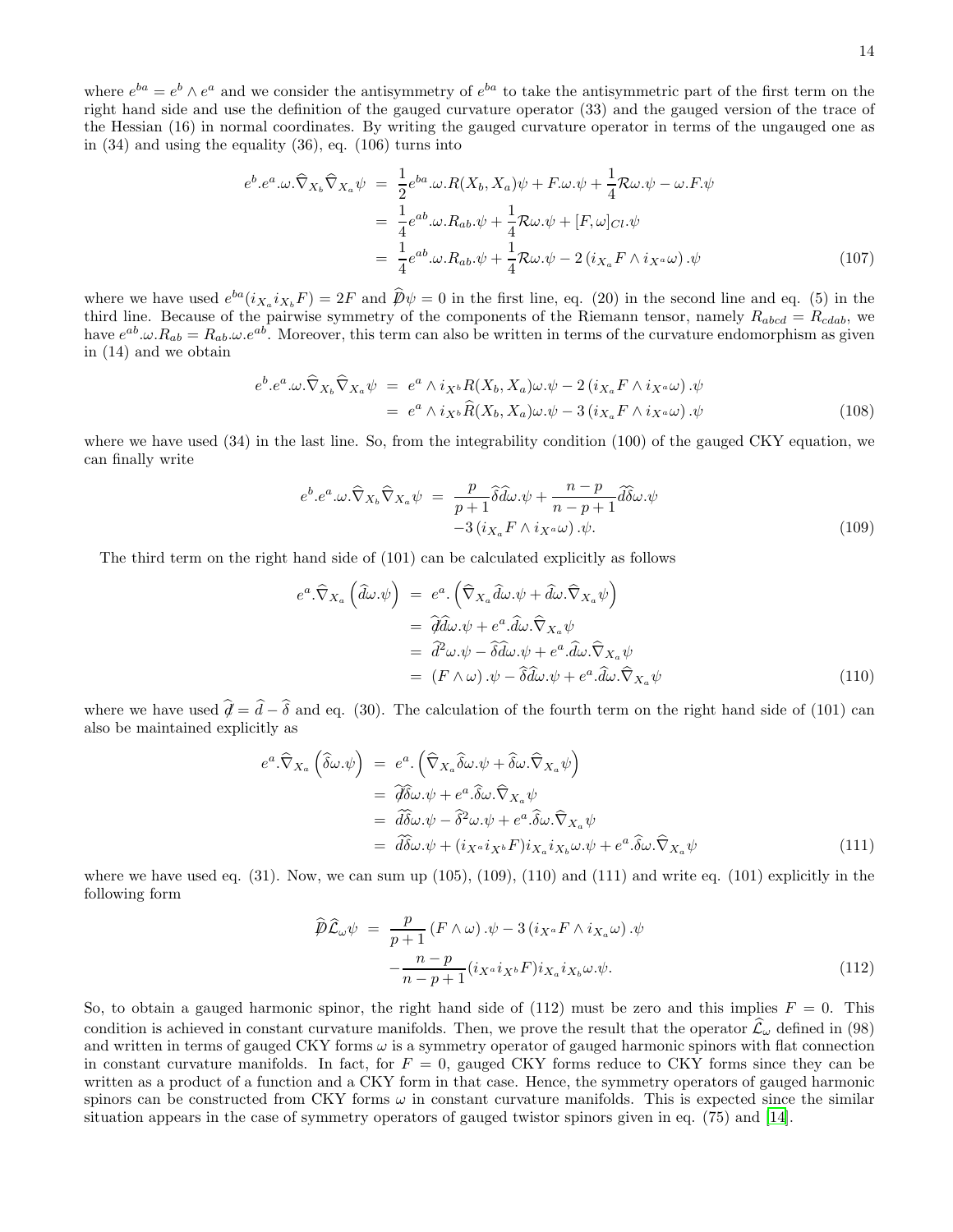### C. General picture

In this section, we construct three sets of operators that transform gauged twistor spinors to gauged harmonic spinors which are relevant in constant curvature manifolds. These operators are generalizations of the operators defined in section III to the gauged case. The first set of operators are the first-order operators defined in (97) which are written in terms of gauged potential forms  $\alpha$  and act to a gauged twistor spinor  $\psi$ 

$$
\psi \longrightarrow \tilde{L}_{\alpha}\psi. \tag{113}
$$

The second set of operators are the second-order operators which are the combinations of symmetry operators defined for gauged twistors spinors in (75) and for gauged harmonic spinors in (98) with the transformation operator in (97) and written in terms of gauged potential forms  $\alpha$ , CKY forms  $\omega$  and  $\omega'$ 

$$
\psi \longrightarrow \widehat{L}_{\alpha}\widehat{L}_{\omega}\psi \qquad , \qquad \psi \longrightarrow \widehat{\mathcal{L}}_{\omega'}\widehat{L}_{\alpha}\psi. \tag{114}
$$

The third set of operators are general third-order transformation operators from gauged twistor spinors to gauged harmonic spinors via CKY forms  $\omega$ ,  $\omega'$  and gauged potential forms  $\alpha$ 

$$
\psi \longrightarrow \widehat{\mathcal{L}}_{\omega'} \widehat{L}_{\alpha} \widehat{L}_{\omega} \psi. \tag{115}
$$

As in the case of ungauged operators, these second-order and third-order operators also reduce to other first-order operators since the integrability conditions (72-73) of gauged twistor spinors show that the second-order derivatives of gauged twistor spinors can be written in terms of curvature characteristics of the manifold and the gauge curvature 2-form.

The general picture of the transformation operators of gauged twistor spinors and gauged harmonic spinors in constant curvature manifolds can be summarized as follows

$$
gauge d twistor spinors \xrightarrow{\widehat{L}_{\omega}} gauge d twistor spinors
$$

$$
\xrightarrow{\hat{L}_{\alpha}} \qquad \qquad \xrightarrow{\hat{L}_{\alpha}} \qquad \qquad \xrightarrow{\hat{L}_{\alpha}} \qquad \qquad \text{gauged harmonic spinors}
$$

gauged harmonic spinors  $\widehat{\mathcal{L}}_{\omega'}$  $\frac{1-\omega}{\omega}$ CKY forms gauged harmonic spinors

### V. SEIBERG-WITTEN SOLUTIONS

Gauged harmonic spinors play an important role in the solutions of the Seiberg-Witten equations. Seiberg-Witten equations determine the topological invariants that classify four-dimensional manifolds and they are written in terms of  $Spin<sup>c</sup>$  spinors with an abelian gauge connection [10]. Gauged harmonic spinor equation is one of the Seiberg-Witten equations which are given as follows in four dimensions

$$
\widehat{\not\!\!D}\psi = 0 \tag{116}
$$

$$
F^{+} = -\frac{1}{4}\tau^{\psi} \tag{117}
$$

with respect to a  $Spin^c$  spinor  $\psi$  and an abelian gauge connection A. Here,  $F^+$  denotes the self-dual part of the gauge curvature 2-form F. The 2-form  $\tau^{\psi}$  is defined by [\[25\]](#page-16-2)

$$
\tau^{\psi} = (e_a \cdot e_b \cdot \psi, \psi)e^a \wedge e^b \tag{118}
$$

where  $($ ,  $)$  corresponds to the spinor inner product in four dimensions. Indeed,  $\tau^{\psi}$  is written in terms of 2-form Dirac currents of  $\psi$ . p-form Dirac current of a spinor  $\psi$  is defined as

$$
(\psi \overline{\psi})_p = (e_{a_1} \cdot e_{a_2} \cdot \cdot \cdot e_{a_p} \cdot \psi, \psi) e^{a_1} \wedge e^{a_2} \wedge \dots \wedge e^{a_p} \tag{119}
$$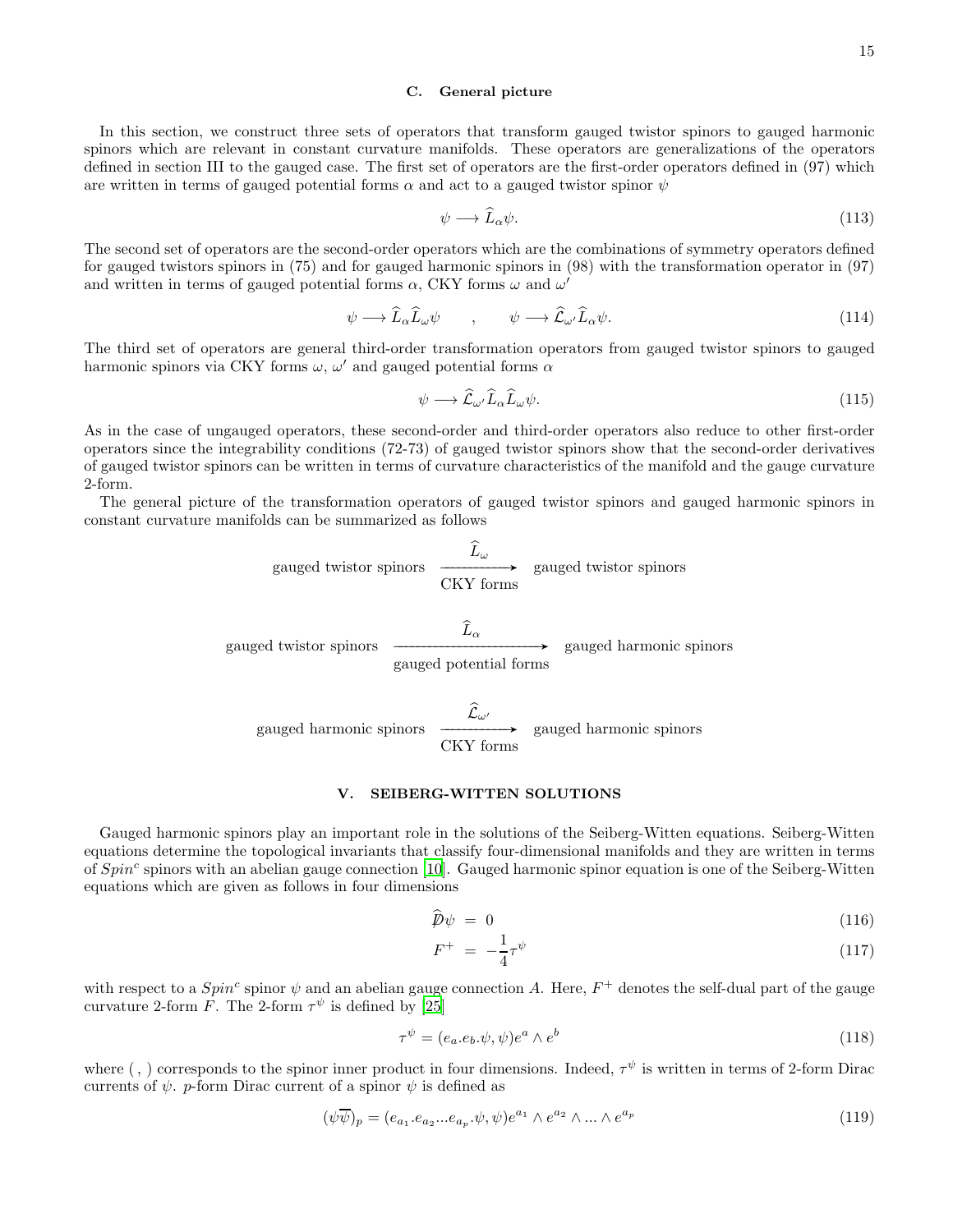where  $\overline{\psi}$  denotes the dual spinor. So, we have

$$
\tau^{\psi} = (\psi \overline{\psi})_2. \tag{120}
$$

We obtain gauged harmonic spinors in section 4 by starting from twistor spinors and using CKY forms and potential forms. We can search for the algebraic conditions to obtain Seiberg-Witten solutions from the found gauged harmonic spinors. In constant curvature manifolds we have  $F = 0$  and the equation (117) turns into  $\tau^{\psi} = 0$  in that case. Then, by starting with a gauged twistor spinor  $\psi$ , we obtain solutions of the Seiberg-Witten equations  $\widehat{L}_{\alpha}\psi$ ,  $\widehat{L}_{\alpha}\widehat{L}_{\omega}\psi$ ,  $\hat{\mathcal{L}}_{\omega'}\hat{L}_{\alpha}\psi$  or  $\hat{\mathcal{L}}_{\omega'}\hat{L}_{\alpha}\hat{L}_{\omega}\psi$ , if they have vanishing 2-form Dirac currents, namely if they satisfy the following algebraic conditions

$$
(\widehat{L}_{\alpha}\psi \overline{\widehat{L}_{\alpha}\psi})_2 = 0 \tag{121}
$$

$$
(\hat{L}_{\alpha}\hat{L}_{\omega}\psi\hat{L}_{\alpha}\hat{L}_{\omega}\psi)_{2} = 0 \tag{122}
$$

$$
(\hat{\mathcal{L}}_{\omega'}\hat{L}_{\alpha}\psi\hat{\mathcal{L}}_{\omega'}\hat{L}_{\alpha}\psi)_2 = 0 \tag{123}
$$

$$
(\hat{\mathcal{L}}_{\omega'}\hat{L}_{\alpha}\hat{L}_{\omega}\psi\hat{\mathcal{L}}_{\omega'}\hat{L}_{\alpha}\hat{L}_{\omega}\psi)_2 = 0 \tag{124}
$$

where  $\alpha$ ,  $\omega$  and  $\omega'$  are as in section IV.C. So, a gauged twistor spinor defined with respect to a flat connection can be transformed into a solution of the Seiberg-Witten equations, if it satisfies one of the conditions in (121-124);

gauged harmonic spinors

 $\tau^{\psi}=0$ GGGGGGGGGGGGGGGGGGGGGGGGGGGGGGGGGGA

vanishing 2-form Dirac currents Seiberg-Witten solutions

# VI. CONCLUSION

We explicitly show that twistor spinors and harmonic spinors can be transformed to each other by using the transformation operators constructed out of conformal Laplace functions and potential forms. Similar constructions are generalized to gauged twistor spinors and gauged harmonic spinors and we prove that the transformation operators are written in terms of generalized gauged Laplace functions and gauged potential forms in this case. We also find the symmetry operators of gauged harmonic spinors by using CKY forms which generate gauged harmonic spinors from the known ones. Solutions of the Seiberg-Witten equations can also be obtained by using the found transformation and symmetry operators that satisfy some extra algebraic conditions.

The explicit construction of transformation operators from twistors to harmonic spinors can be handled by finding the CKY forms and potential forms of the ambient manifold. Since the second-order and third-order transformation operators defined in the paper reduce to first-order ones because of the integrability conditions of the twistor and gauged twistor equations, the symmetry operators acting on potential forms and gauged potential forms can be investigated from them. Through the commuting set of symmetry operators, one can also search for the general solutions of the potential and gauged potential equations. In that way, the construction of transformation operators in various constant curvature manifolds can be studied.

- [4] D. Cassani, C. Klare, D. Martelli, A. Tomasiello and A. Zaffaroni, "Supersymmetry in Lorentzian curved spaces and holography," Commun. Math. Phys. 327, 577 (2014).
- [5] Ö. Açık and Ü. Ertem, "Higher-degree Dirac currents of twistor and Killing spinors in supergravity theories," Class. Quantum Grav. 32, 175007 (2015).
- [6] I. M. Benn and P. Charlton, "Dirac symmetry operators from conformal Killing-Yano tensors," Class. Quantum Grav. 14, 1037 (1997).
- <span id="page-15-1"></span> $[7]$  U. Ertem, "Extended superalgebras from twistor and Killing spinors," Diff. Geom. Appl. **54**, 236 (2017).
- <span id="page-15-0"></span>[8] U. Ertem, "Twistor spinors and extended conformal superalgebras," [arXiv:1605.03361](http://arxiv.org/abs/1605.03361) [hep-th] (2016).

<sup>[1]</sup> H. Baum, T. Friedrich, R. Grunewald and I. Kath, Twistors and Killing Spinors on Riemannian Manifolds (Teubner, Stuttgart/Leipzig, 1991).

<sup>[2]</sup> J. P. Bourguignon, O. Hijazi, J. L. Milhorat, A. Moroianu, S. Moroianu, A Spinorial Approach to Riemannian and Conformal Geometry (European Mathematical Society, Zurich, 2015).

<sup>[3]</sup> P. de Medeiros, "Rigid supersymmetry, conformal coupling and twistor spinors," J. High Energy Phys. JHEP1409, 032 (2014).